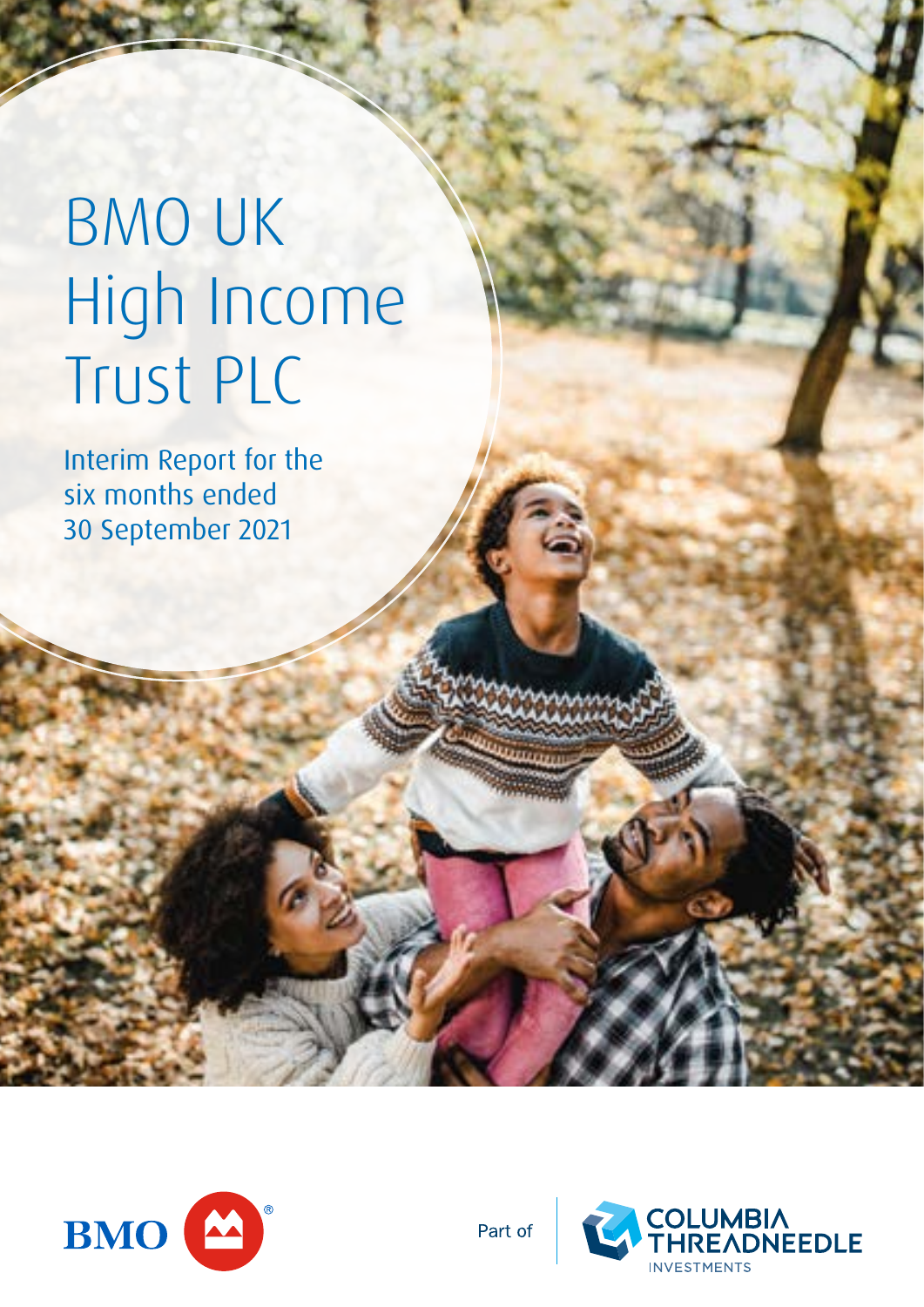### **Contents**

| $\bullet$ Overview                          |    |
|---------------------------------------------|----|
| Company Overview                            | 3  |
| Financial Highlights for the six months     | 4  |
| Summary of Performance                      | 5  |
| $\bullet$ Strategic Report                  |    |
| Chairman's Statement                        | 6  |
| Classification of Investments               | 9  |
| Investment Portfolio                        | 10 |
|                                             |    |
| <b>Financial Report</b><br>$\bullet$        |    |
| Condensed Unaudited Statement of            |    |
| Comprehensive Income                        | 17 |
| Condensed Unaudited Statement               |    |
| of Financial Position                       | 14 |
| Condensed Unaudited Statement               | 15 |
| of Changes in Equity<br>Condensed Unaudited |    |
| Cash Flow Statement                         | 16 |
| Notes to the Condensed                      |    |
| Financial Statements (unaudited)            | 17 |
| Statement of Principal Risks                |    |
| and Uncertainties                           | 23 |
| Statement of Directors' Responsibilities    |    |
| in Respect of the Interim Report            | 24 |
|                                             |    |

#### **Forward-looking statements**

This interim report may contain forward-looking statements with respect to the financial condition, results of operations and business of the Company. Such statements involve risk and uncertainty because they relate to future events and circumstances that could cause actual results to differ materially from those expressed or implied by forward-looking statements. The forward-looking statements are based on the Directors' current view and on information known to them at the date of this report. Nothing should be construed as a profit forecast.



### **• Other Information**

| Alternative Performance Measures | 25. |
|----------------------------------|-----|
| Shareholder Information          | 28  |
| How to Invest                    | 29  |
| Corporate Information            | 31  |

### **Company Overview**

BMO UK High Income Trust PLC (the "Company") is an investment trust and its shares are listed on the premium segment of the Official List of the Financial Conduct Authority and traded on the London Stock Exchange.

#### **Purpose**

The purpose of the Company is to be a cost effective investment vehicle for investors seeking income and capital returns from a portfolio invested predominantly in UK equities.

#### **Investment Objective**

The investment objective of the Company is to provide an attractive return to shareholders each year in the form of dividends and/or capital repayments, together with prospects for capital growth.

In pursuit of its objective, the Company invests predominantly in UK equities and equity-related securities of companies across the market capitalisation spectrum.

#### **Capital Structure**

The Company has two classes of shares: Ordinary shares and B shares. The rights of each class are identical, save in respect of the right to participate in distributions of dividends and capital. The net asset value attributable to each class of shares is the same.

Only Ordinary shares are entitled to dividends paid by the Company. B shares, instead of receiving dividends, receive a capital repayment at the same time as, and in an amount equal to, each dividend paid on the Ordinary shares.

Shares may be held and traded within units, each unit comprises three Ordinary shares and one B share.

#### Visit our website at **bmoukhighincome.com**

Company registration number SC314671 Legal Entity Identifier: 213800B7D5D7RVZZPV45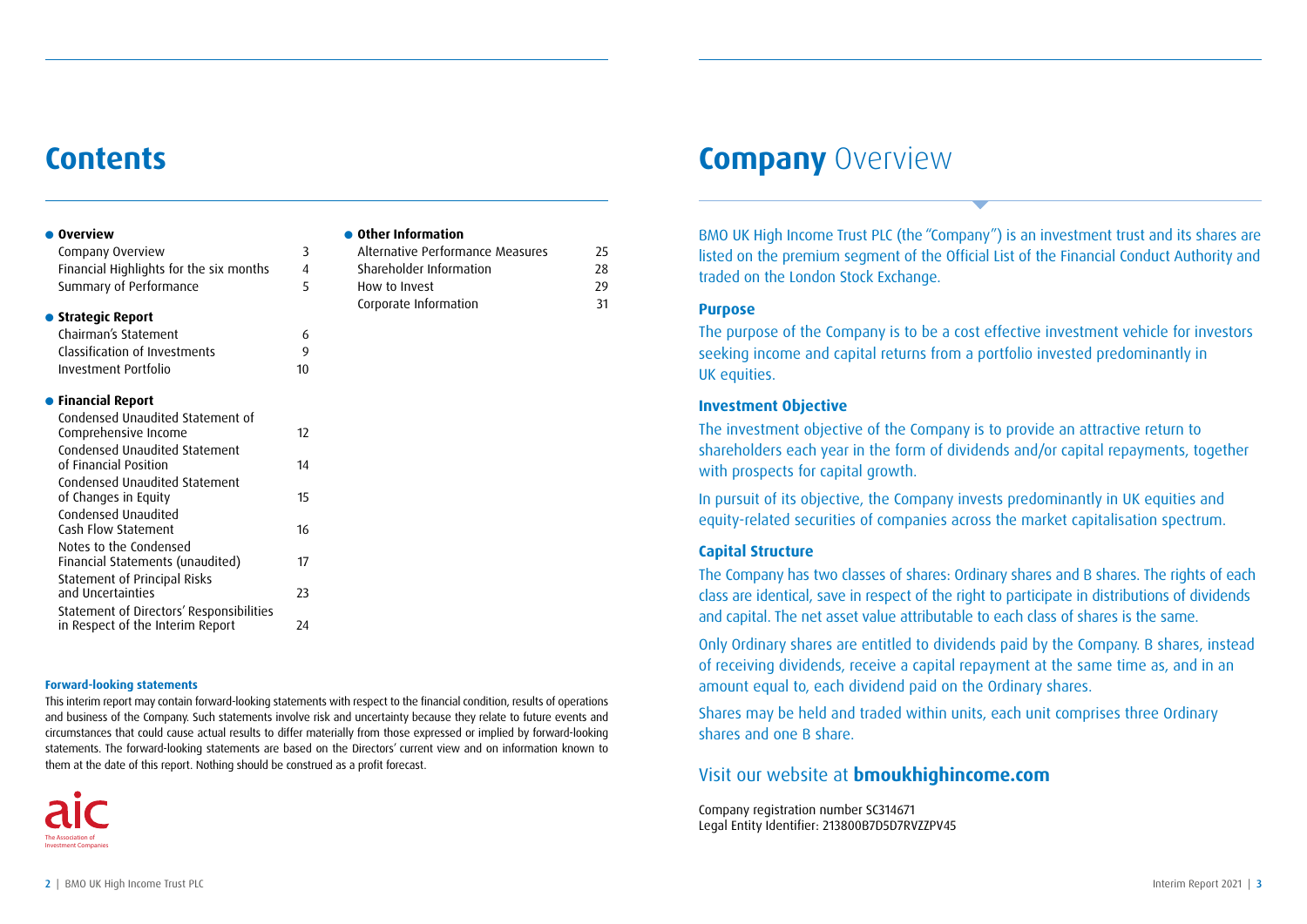### **Financial Highlights** for the six months

### **Summary** of Performance

| Total Return <sup>(1)</sup>                             |                                       |                                    |
|---------------------------------------------------------|---------------------------------------|------------------------------------|
|                                                         | Six months to<br>30 September<br>2021 | <b>Year to</b><br>31 March<br>2021 |
| Net asset value per Ordinary share, B share and unit(3) | $+4.4%$                               | $+37.4%$                           |
| Ordinary share price                                    | $+10.2%$                              | $+40.8%$                           |
| B share price                                           | $+16.4%$                              | $+44.9%$                           |
| Unit price <sup>(3)</sup>                               | $+8.9%$                               | $+40.6%$                           |
| Benchmark <sup>(2)</sup>                                | $+8.0%$                               | $+26.7%$                           |

|                                                | <b>30 September</b><br>2021 | 31 March<br>2021 | % Change |
|------------------------------------------------|-----------------------------|------------------|----------|
| <b>Distributions</b>                           |                             |                  |          |
| Yield <sup>(1)</sup> - Ordinary shares         | 5.5%                        | 5.8%             |          |
| Yield $(1)$ – B shares                         | 5.2%                        | 5.8%             |          |
| Capital                                        |                             |                  |          |
| Net assets                                     | £116.9m                     | £115.0m          | $+1.6$   |
| Net asset value per Ordinary share and B share | 100.88p                     | 99.25p           | $+1.6$   |
| Net asset value per unit(3)                    | 403.52p                     | 397.00p          | $+1.6$   |
| FTSE All-Share Index                           | 4,058.96                    | 3,831.05         | $+5.9$   |
| (Discount)/premium(1)                          |                             |                  |          |
| Ordinary shares                                | (2.9)%                      | (7.8)%           |          |
| <b>B</b> shares                                | $+2.6%$                     | (7.8)%           |          |
| Units $(3)$                                    | $(3.6)\%$                   | $(8.1)\%$        |          |
| Gearing <sup>(1)</sup>                         |                             |                  |          |
| Gearing                                        | 9.4%                        | 7.2%             |          |

(1) Total return, yield, (discount)/premium and gearing – see Alternative Performance Measures on pages 25 to 27.

(2) Benchmark – see definition on page 4.

(3) A unit consists of three Ordinary shares and one B share.

Sources: BMO Global Asset Management ("BMO GAM") and Refinitiv Eikon

| $+4.4%$  | NA\<br>Net<br>$+4.$       |
|----------|---------------------------|
| $+10.2%$ | <b>Ord</b><br>Ordi<br>the |
| $+16.4%$ | B sl<br>B shi<br>the      |
| 5.5%     | Yiel<br>Distr<br>con      |

#### **NAV total return(1)**

asset value total return per share for the six months was 4%, compared to the Benchmark<sup>(2)</sup> total return of  $+8.0\%$ 

 $\left(1+10.2\% \right)$  **Ordinary share price total return**<sup>(1)</sup><br> $+10.2\%$  compared to Benchmark<sup>(2)</sup> total return of  $+8.0\%$ 

#### **hare price total return(1)**

are price total return for the six months was +16.4% compared to Benchmark<sup>(2)</sup> total return of  $+8.0\%$ 

#### **Yield(1) on Ordinary Shares**

ibution yield of 5.5% on Ordinary shares at 30 September 2021, mpared to the yield on the FTSE All-Share Index of 3.1%

#### **Yield(1) on B Shares**

Distribution yield of 5.2% on B shares at 30 September 2021 compared to the yield on the FTSE All-Share Index of 3.1%

(1) Total return and yield – See Alternative Performance Measures on pages 26 and 27.

(2) Benchmark – From launch on 1 March 2007, the Company's benchmark index was the FTSE All-Share Capped 5% Index. Following shareholder approval at the Company's AGM on 5 July 2018, the benchmark was changed to the FTSE All-Share Index.

Investors are reminded that the value of investments and any income from them may go down as well as up and they may not receive back the full amount invested. Tax benefits may vary as a result of statutory changes and their value will depend on individual circumstances.

5.2%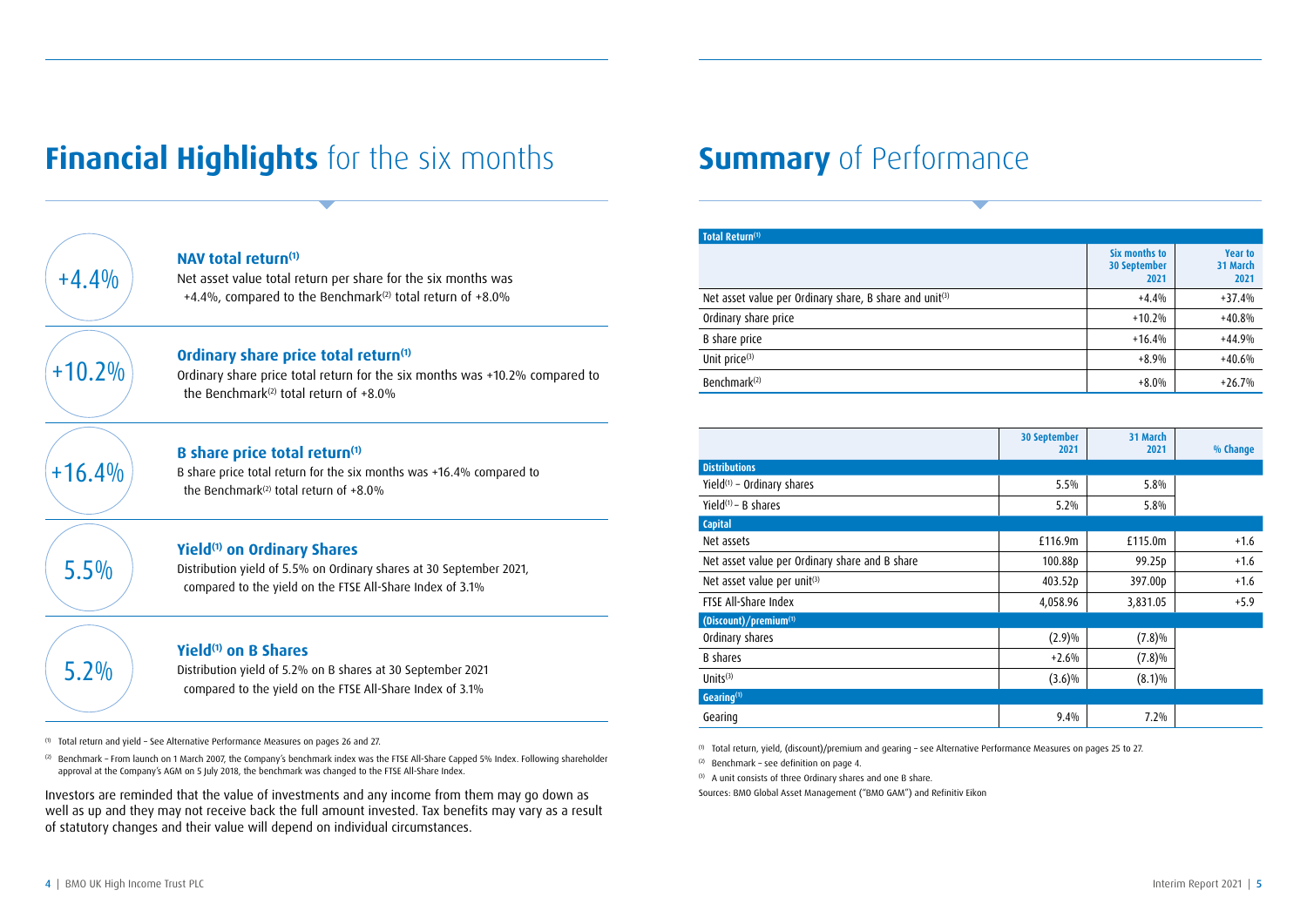### **Chairman's** Statement



**J M Evans Chairman**

#### **Investment performance**

For the six months to 30 September 2021 the net asset value ("NAV") total return for both the Ordinary shares and B shares was +4.4%, while the equivalent total return for the FTSE All-Share Index (the benchmark) was +8.0%.

The Manager has constructed a focused portfolio consisting of approximately 35 investments with a high level of commitment behind each one. I have mentioned in previous statements that there could be a relatively low correlation between the portfolio performance and that of the benchmark and recent periods have proven that to be the case.

The Company was consistently geared over the period and therefore the underperformance relative to the benchmark was due to stock selection.

The first six months of this financial year saw an almost complete reversal from the update written at the time of our full-year results to 31 March 2021. Having witnessed investors desert cyclicals and sectors that faced the brunt of the pandemic, we were always going to see a risk-on environment as restrictions and lockdowns came to an end. Sectors that had almost completely stopped, burst back to life.

Travel and leisure, industrials, high-street retail, and real estate have all seen a very strong recovery, off a very low base. Recent data shows that several of these sectors are back to 70%-80% of 2019 levels and in some cases closer to 90% which is positive for growth, jobs and the outlook for the UK economy.

We have also seen a surge in the price of a barrel of oil, and an exceptional rise in gas prices, lift the oil sector close to pre-pandemic levels. These larger sectors, which we are not invested in, can drag on performance in the short-term, but the Manager is comfortable that this recovery will slow as we get back to normal consumption patterns.

Our over-indexation to digital assets has also been a headwind. Digital performed exceptionally well through 2020, and early 2021. Just Eat Takeaway nearly doubled from the pandemic low but has since retreated below the levels of the crisis, due to short-term investment and competition concerns. This is not just a UK phenomenon and we have seen profit-taking and share price weakness across most of the digital platforms. The Manager has met with all these holdings and is comfortable with the structural growth and the medium-term thesis.

While there remain several hurdles to negotiate, we are encouraged by the work the Manager has done on the medium-term opportunities. While the market is being very short-term in the pursuit of depressed earnings, and cyclical recovery, your Manager has been identifying businesses he feels will come out of the crisis stronger. This may be driven by taking market share from weaker competitors, or structurally reduced costs. I would note that has not led to any wholesale change, turnover in holdings has been very low; more a nuanced shift to allocate more capital to those companies he feels have a better earnings trajectory than we have seen historically.

#### **Share price performance**

Over the period there was a welcome narrowing of the discount to NAV at which the shares in the Company traded. For the Ordinary shares the discount closed from -7.8% at 31 March 2021 to -2.9% at 30 September 2021. Consequently, the share price total return for the Ordinary shares for the period was +10.2%.

The B shares were also trading at a discount to NAV of -7.8% on 31 March 2021 but ended the period valued at a premium to NAV of +2.6% thus generating a share price total return of +16.4% for the period under review.

Your Board and Manager have been working hard to increase the awareness of the Company, particularly among self-directed investors and we are pleased to see the ownership of the Company's shares by these groups increasing on a consistent basis, be that through the BMO Savings plans or via direct purchase by investors.

No buybacks in either share class were undertaken in the period under review.

At 30 September 2021 the distribution yields on the Ordinary shares (5.5%) and B shares (5.2%) were both greater than the benchmark index yield (3.1%) and at levels which are significantly higher than other interest rates. These are attractive yields in the current low interest rate environment.

#### **Earnings, dividends and capital repayments**

As noted in the 2021 Annual Report, revenue earnings declined significantly in the year to 31 March 2021 reflecting the sharp reduction in dividend payments made by UK companies as the economic chaos caused by the COVID-19 pandemic impacted. In the period under review your Company's revenue earnings per share have risen by 79.7% in comparison to the six months to 30 September 2020. The recovery in dividend payment levels by UK corporates has been rapid and most encouraging – an indication of long-term confidence by Boards and management alike.

Your Board was pleased to increase dividends and capital repayments to shareholders against a very weak background for earnings in the year to 31 March 2021. This was made possible by the ability to utilise the revenue reserves that your Company has consistently built up over the years.

I am pleased to say that revenue has recovered faster than anticipated and that the revenue forecast for the year to 31 March 2022 currently looks robust. Having maintained the first two quarterly interim dividends for the current financial year to 31 March 2022 the Board was pleased to announce that the third quarterly interim dividend will be increased to 1.32p per Ordinary share and that in the absence of unforeseen circumstances, it is currently intended that the aggregate dividend for the current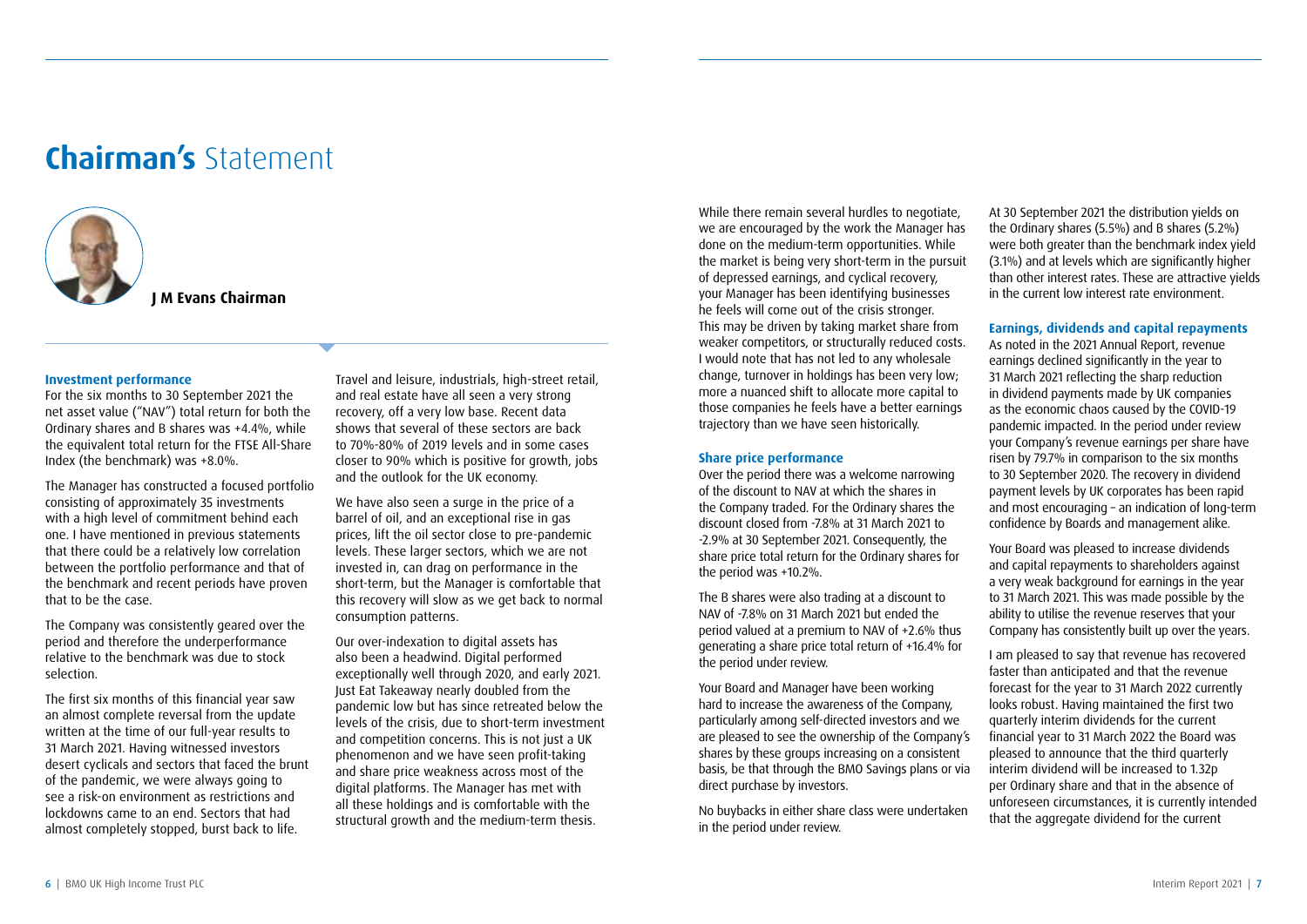## **Chairman's** Statement (continued)

financial year to 31 March 2022 will be at least 5.4p per Ordinary share.

One of the benefits of the Investment Trust structure is the ability to create and use revenue reserves to help smooth the level of dividend payments to shareholders over the longer term. The past two years have shown how effectively this structure can work.

#### **Ownership of the Manager**

On 8 November 2021, Columbia Threadneedle Investments, part of Ameriprise Financial acquired BMO's EMEA asset management business ('BMO GAM (EMEA)'). This added £97 billion of assets under management ('AUM') to Columbia Threadneedle increasing its AUM to £530 billion. This was a transaction that was discussed in the Chairman's Statement in respect of the year to 31 March 2021. Your Board maintained a regular dialogue with BMO and has met with representatives of the now new owners. We look forward to benefitting from the increase in scale and resources that the combined BMO/Columbia Threadneedle business can provide, however there will be no changes to the personnel running the activities of your Company in terms of both Fund Management and Administration.

#### **Outlook**

Stock markets anticipated the economic recovery from the dislocation caused by the COVID-19 pandemic and this was reflected in the high capital returns generated by markets in the second half of calendar year 2020 and in the first half of 2021. The recent period has seen focus shift to the issues created by a rapid resurgence of industrial and commercial activity around the world. This

coupled with the added confusion of Brexit related issues has, in the UK, been reflected in much publicised supply bottlenecks, rapidly rising energy prices, inflation reaching recent high levels and much speculation about interest rates rising from all-time lows.

In addition, the need for Central Banks around the world to scale back the level of support provided via the various forms of Quantitative Easing creates an uncertain macro background.

The rate of inflation in the UK and in most developed economies is challenging, not least because it remains unclear as to whether this is a short-term factor caused by shortages, or the beginnings of a prolonged spell of price adjustment. Policy response to these scenarios would be different and as yet unclear – a further cause of uncertainty.

Overarching all of these economic and market developments is the fact that the course of the pandemic remains uncertain and the virus has the capacity continually to surprise. The course of the economic recovery is likely to be smoother than that of stock markets. Set against this is the evidence of a strong recovery in corporate profits and with it, dividends. Your Board is pleased that the revenue for your Company has recovered so quickly and looks forward to a continued improvement into 2022.

#### **John M Evans**

Chairman

2 December 2021

### **Classification** of Investments

**At 30 September 2021**

The following table shows, at 30 September 2021, the percentage weightings by sector of the investment portfolio in comparison to the FTSE All-Share Index.

| <b>Investment Portfolio by Sector</b> |                                                   |                                                    |
|---------------------------------------|---------------------------------------------------|----------------------------------------------------|
| <b>Sector</b>                         | 2021<br>0/0<br><b>Total</b><br><b>investments</b> | 2021<br>% FTSE<br><b>All-Share</b><br><b>Index</b> |
| <b>Consumer Discretionary</b>         | 31.0                                              | 12.5                                               |
| <b>Financials</b>                     | 30.9                                              | 22.5                                               |
| Consumer Staples                      | 15.8                                              | 15.0                                               |
| Healthcare                            | 5.5                                               | 9.9                                                |
| Real Estate                           | 5.3                                               | 3.1                                                |
| <b>Basic Materials</b>                | 5.0                                               | 9.0                                                |
| Technology                            | 3.3                                               | 1.6                                                |
| Industrials                           | 2.4                                               | 13.1                                               |
| <b>Utilities</b>                      | 0.8                                               | 2.9                                                |
| Energy                                | -                                                 | 8.4                                                |
| Telecommunications                    | -                                                 | 2.0                                                |
| Total                                 | 100.0                                             | 100.0                                              |

#### **Investment Portfolio analysis by Index as at 30 September 2021**

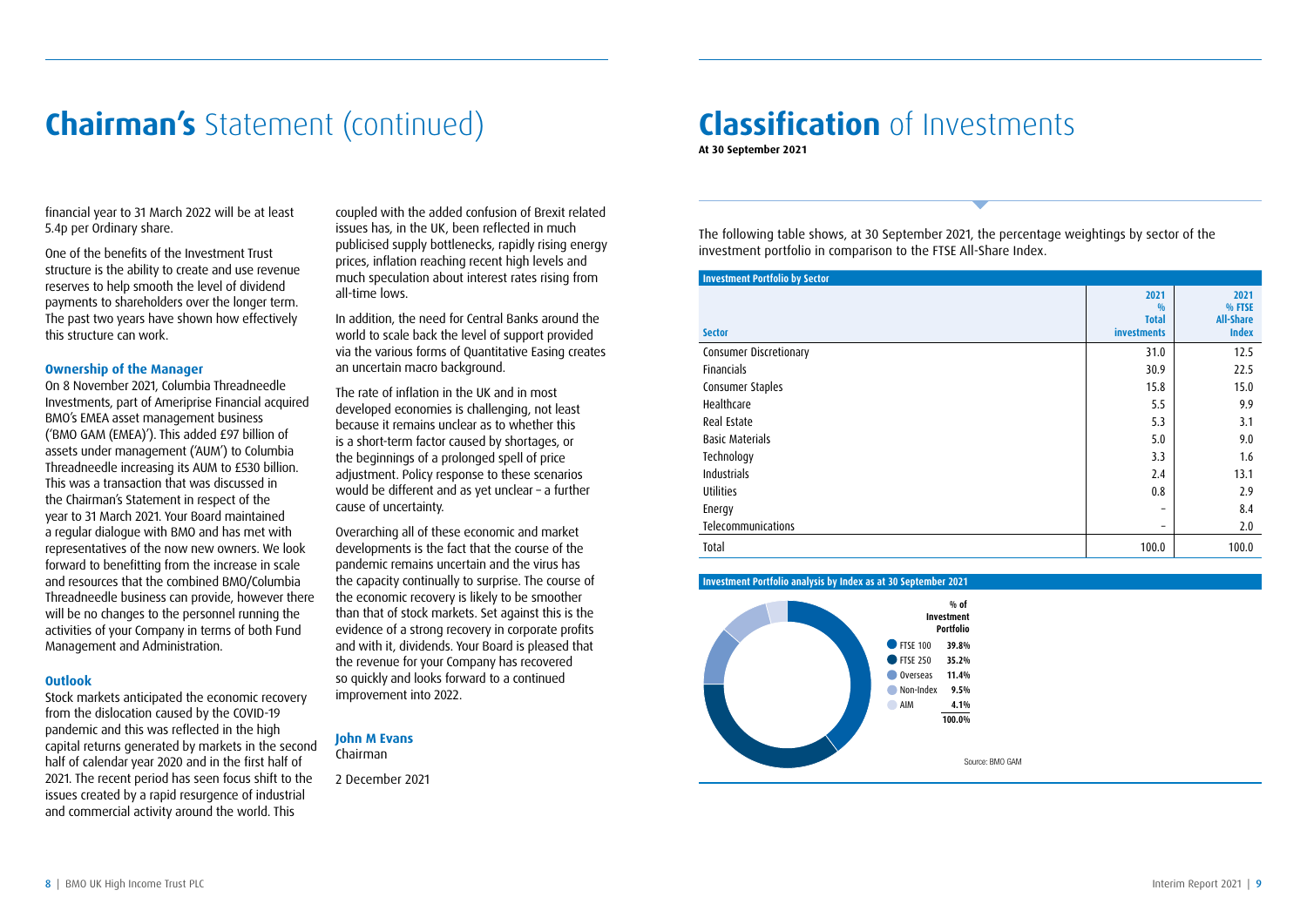### **Investment Portfolio**

| At 30 September 2021                                                                              |                                                             |                                       |
|---------------------------------------------------------------------------------------------------|-------------------------------------------------------------|---------------------------------------|
| <b>Company</b>                                                                                    | <b>Market Value</b><br><b>30 September</b><br>2021<br>£'000 | $%$ of<br>total<br><b>investments</b> |
| British American Tobacco (Consumer Staples - Tobacco)                                             |                                                             |                                       |
| British American Tobacco is involved in the manufacture, marketing and selling of cigarettes      |                                                             |                                       |
| and other tobacco products. It is also at the forefront of developing alternatives to traditional |                                                             |                                       |
| tobacco products.                                                                                 | 7,221                                                       | 5.6                                   |
| RELX (Consumer Discretionary - Media)                                                             |                                                             |                                       |
| RELX is a multinational information and analytics company.                                        | 7,059                                                       | 5.5                                   |
| GlaxoSmithKline (Health Care - Pharmaceuticals & Biotechnology)                                   |                                                             |                                       |
| GlaxoSmithKline is a global manufacturer and marketer of pharmaceutical products.                 | 7,035                                                       | 5.5                                   |
| Compass Group (Consumer Discretionary - Consumer Services)                                        |                                                             |                                       |
| Compass Group is a multinational contract foodservice company.                                    | 6,562                                                       | 5.1                                   |
| Brewin Dolphin (Financials - Investment Banking & Brokerage Services)                             |                                                             |                                       |
| Brewin Dolphin is a British investment management and financial planning company.                 | 6,366                                                       | 5.0                                   |
| Rio Tinto (Basic Materials - Industrial Metals And Mining)                                        |                                                             |                                       |
| Rio Tinto is a diversified international mining company.                                          | 6,334                                                       | 5.0                                   |
| Intermediate Capital Group (Financials - Investment Banking & Brokerage Services)                 |                                                             |                                       |
| Intermediate Capital Group is a global alternative asset manager in private debt, credit and      |                                                             |                                       |
| equity.                                                                                           | 6,234                                                       | 4.9                                   |
| Close Brothers Group (Financials - Banks)                                                         |                                                             |                                       |
| Close Brothers Group is a niche UK merchant banking group providing lending, wealth               |                                                             |                                       |
| management services and securities trading.                                                       | 4,878                                                       | 3.8                                   |
| Cairn Homes (Consumer Discretionary - Household Goods & Home Construction)                        |                                                             |                                       |
| Cairn Homes is an Irish house-builder and developer.                                              | 4,842                                                       | 3.8                                   |
| Beazley (Financials - Non-life Insurance)                                                         |                                                             |                                       |
| Beazley is a specialist insurer.                                                                  | 4,674                                                       | 3.7                                   |
| <b>Ten largest investments</b>                                                                    | 61,205                                                      | 47.9                                  |

| At 30 September 2021                        |                                                                 |                             |                    |
|---------------------------------------------|-----------------------------------------------------------------|-----------------------------|--------------------|
|                                             |                                                                 | <b>Market Value</b>         |                    |
|                                             |                                                                 | <b>30 September</b><br>2021 | % of<br>total      |
| <b>Company</b>                              | Sector - Sub Sector                                             | £'000                       | <b>investments</b> |
| Kerry Group                                 | Consumer Staples - Food Producers                               | 4,592                       | 3.6                |
| Berkeley Group                              | Consumer Discretionary - Household Goods & Home<br>Construction | 4,273                       | 3.3                |
| Vistry Group                                | Consumer Discretionary - Household Goods & Home<br>Construction | 4,195                       | 3.3                |
| Cie Financiere Richemont                    | Consumer Discretionary - Personal Goods                         | 4,177                       | 3.3                |
| Phoenix Group Holdings                      | Financials - Life Insurance                                     | 3,538                       | 2.8                |
| Londonmetric Property                       | Real Estate - Real Estate Investment Trusts                     | 3,455                       | 2.7                |
| Wizz Air Holdings                           | Consumer Discretionary - Travel & Leisure                       | 3,325                       | 2.6                |
| <b>Neinor Homes</b>                         | Real Estate - Real Estate Investment And Services               | 3,245                       | 2.5                |
| <b>Burford Capital</b>                      | Financials - Finance And Credit Services                        | 3,176                       | 2.5                |
| Diageo                                      | Consumer Staples - Beverages                                    | 3,126                       | 2.4                |
| <b>Twenty largest investments</b>           |                                                                 | 98,307                      | 76.9               |
| <b>Delivery Hero</b>                        | Consumer Discretionary - Consumer Services                      | 3,087                       | 2.4                |
| Melrose Industries                          | Industrials - General Industrials                               | 3,014                       | 2.4                |
| Jupiter Fund Management                     | Financials - Investment Banking & Brokerage Services            | 2,972                       | 2.3                |
| Prudential                                  | Financials - Life Insurance                                     | 2,903                       | 2.3                |
| THG PLC                                     | Consumer Staples - Personal Care, Drug And Grocery<br>Stores    | 2,730                       | 2.1                |
| Just Eat Takeaway.com                       | Technology - Software And Computer Services                     | 2,637                       | 2.1                |
| <b>Imperial Brands</b>                      | Consumer Staples - Tobacco                                      | 2,449                       | 1.9                |
| Legal & General Group                       | Financials - Life Insurance                                     | 2,384                       | 1.9                |
| Deutsche Boerse                             | Financials - Investment Banking & Brokerage Services            | 2,325                       | 1.8                |
| ASOS                                        | Consumer Discretionary - Retailers                              | 2,094                       | 1.6                |
| <b>Thirty largest investments</b>           |                                                                 | 124,902                     | 97.7               |
| Scout <sub>24</sub>                         | Technology - Software And Computer Services                     | 1,548                       | 1.2                |
| Pennon Group                                | Utilities - Gas, Water And Multi-Utilities                      | 1,065                       | 0.8                |
| <b>Investors Securities Company Limited</b> | N/A (subsidiary undertaking)                                    | 250                         | 0.2                |
| lackson Financial                           | Financials - Life Insurance                                     | 96                          | 0.1                |
| <b>Total investments</b>                    |                                                                 | 127.861                     | 100.0              |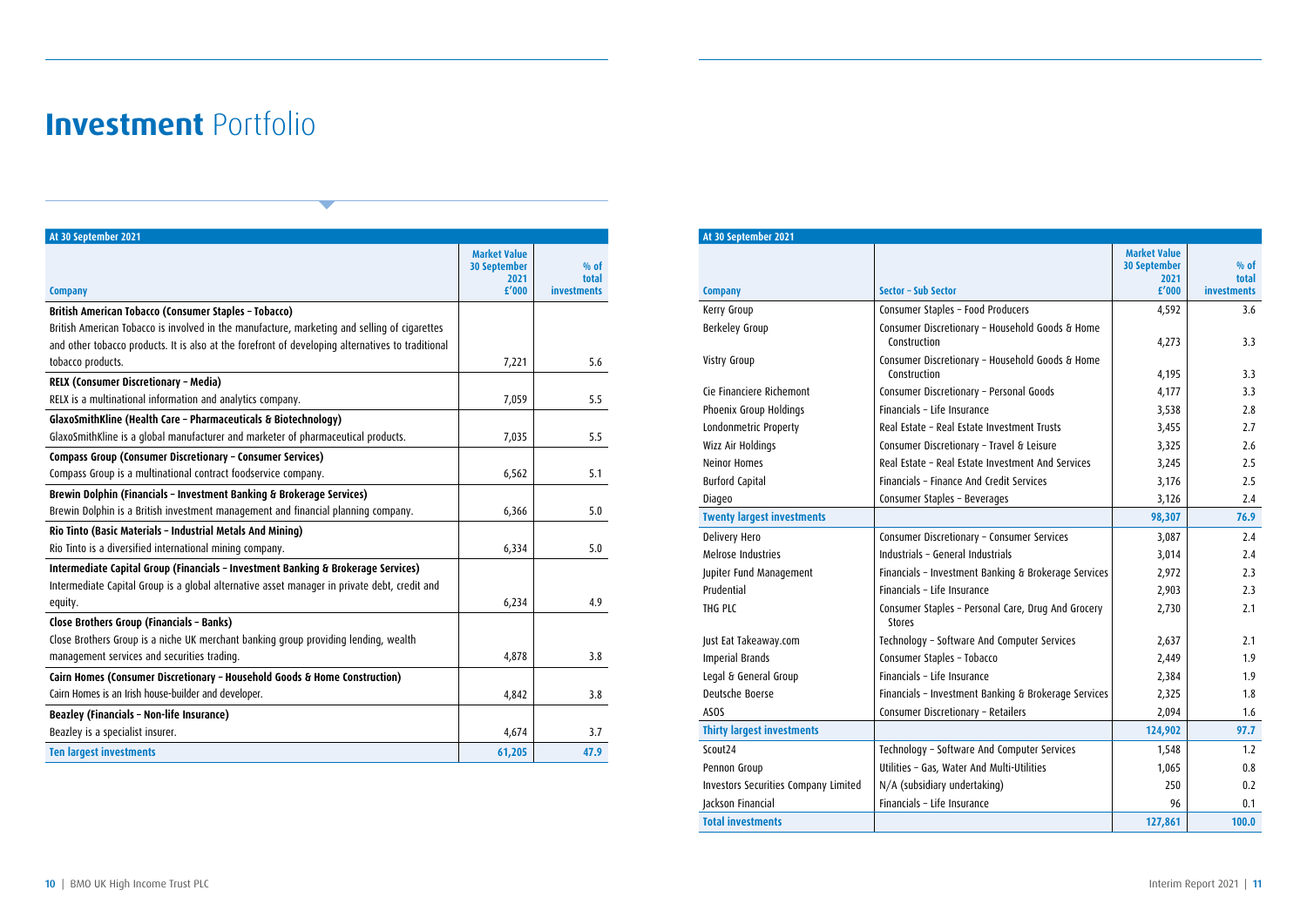### **Condensed Unaudited** Statement of Comprehensive Income

|                                                 |                         | Six months to 30 September 2021 |                       |
|-------------------------------------------------|-------------------------|---------------------------------|-----------------------|
|                                                 | <b>Revenue</b><br>£'000 | <b>Capital</b><br>£'000         | <b>Total</b><br>£'000 |
| Gains on investments held at fair value         |                         | 2,850                           | 2,850                 |
| Exchange differences                            |                         |                                 |                       |
| Income                                          | 2,993                   |                                 | 2,993                 |
| Investment management fee                       | (117)                   | (272)                           | (389)                 |
| Other expenses                                  | (247)                   |                                 | (247)                 |
| <b>Profit before finance costs and taxation</b> | 2,629                   | 2,579                           | 5,208                 |
| Net finance costs                               |                         |                                 |                       |
| Interest on bank loans                          | (41)                    | (95)                            | (136)                 |
| Total finance costs                             | (41)                    | (95)                            | (136)                 |
| <b>Profit before tax</b>                        | 2,588                   | 2,484                           | 5,072                 |
| Tax on ordinary activities                      | (23)                    |                                 | (23)                  |
| Profit for the period                           | 2,565                   | 2,484                           |                       |
|                                                 |                         |                                 | 5,049                 |
| Total comprehensive income for the period       | 2,565                   | 2,484                           | 5,049                 |

| Notes<br><b>Capital</b><br><b>Total</b><br>Revenue<br>Capital<br>Total<br>Revenue<br>Capital<br><b>Revenue</b><br>$\dot{f}$ '000<br>$E'$ 000<br>£'000<br>f'000<br>£'000<br>£'000<br>£'000<br>£'000<br>Gains on investments held at fair value<br>2,850<br>2,850<br>12,797<br>12,797<br>29,988<br>$\equiv$<br>$\overline{\phantom{a}}$<br>$\overline{\phantom{a}}$<br>Exchange differences<br>(17)<br>(35)<br>(17)<br>1<br>2,993<br>2,993<br>1,803<br>1,803<br>3,788<br>Income<br>$\sim$<br>$\mathbf{2}$<br>$\overline{\phantom{a}}$<br>$\overline{\phantom{a}}$<br>Investment management fee<br>(117)<br>(272)<br>(389)<br>(245)<br>(350)<br>(212)<br>(494)<br>3<br>(105)<br>(247)<br>(247)<br>(220)<br>(220)<br>(480)<br>Other expenses<br>Profit before finance costs and taxation<br>2,629<br>2,579<br>5,208<br>1,478<br>12,535<br>14,013<br>3,096<br>29,459<br>Net finance costs<br>Interest on bank loans<br>(41)<br>(95)<br>(136)<br>(32)<br>(74)<br>(106)<br>(160)<br>(69)<br>(32)<br>(41)<br>(95)<br>(74)<br>(69)<br>Total finance costs<br>(136)<br>(106)<br>(160)<br><b>Profit before tax</b><br>2,484<br>2,588<br>5,072<br>1,446<br>12,461<br>13,907<br>3,027<br>29,299<br>(23)<br>(7)<br>Tax on ordinary activities<br>(23)<br>(7)<br>(7)<br>4<br>Profit for the period<br>2,565<br>2,484<br>3,020<br>29,299<br>5,049<br>1,439<br>12,461<br>13,900<br>Total comprehensive income for the period<br>2,565<br>2,484<br>1,439<br>3,020<br>29,299<br>5,049<br>12,461<br>13,900<br>Earnings per share<br>1.23p<br>10.67p<br>2.21p<br>2.15p<br>4.36p<br>11.90p<br>2.59p<br>25.16p<br>5<br>The total column of this statement represents the Company's Income Statement and Statement<br>of Comprehensive Income, prepared in accordance with IFRS. The supplementary revenue<br>return and capital return columns are both prepared under guidance published by the<br>Association of Investment Companies.<br>All revenue and capital items in the above statement derive from continuing operations.<br>All of the profit and comprehensive income for the period is attributable to the owners of the<br>Company. |  | Six months to 30 September 2021 |  | Six months to 30 September 2020 |  | Year to 31 March 2021" |                                        |
|----------------------------------------------------------------------------------------------------------------------------------------------------------------------------------------------------------------------------------------------------------------------------------------------------------------------------------------------------------------------------------------------------------------------------------------------------------------------------------------------------------------------------------------------------------------------------------------------------------------------------------------------------------------------------------------------------------------------------------------------------------------------------------------------------------------------------------------------------------------------------------------------------------------------------------------------------------------------------------------------------------------------------------------------------------------------------------------------------------------------------------------------------------------------------------------------------------------------------------------------------------------------------------------------------------------------------------------------------------------------------------------------------------------------------------------------------------------------------------------------------------------------------------------------------------------------------------------------------------------------------------------------------------------------------------------------------------------------------------------------------------------------------------------------------------------------------------------------------------------------------------------------------------------------------------------------------------------------------------------------------------------------------------------------------------------------------------------------------------------------------|--|---------------------------------|--|---------------------------------|--|------------------------|----------------------------------------|
|                                                                                                                                                                                                                                                                                                                                                                                                                                                                                                                                                                                                                                                                                                                                                                                                                                                                                                                                                                                                                                                                                                                                                                                                                                                                                                                                                                                                                                                                                                                                                                                                                                                                                                                                                                                                                                                                                                                                                                                                                                                                                                                            |  |                                 |  |                                 |  |                        | Total<br>$\boldsymbol{\mathsf{E}}'000$ |
|                                                                                                                                                                                                                                                                                                                                                                                                                                                                                                                                                                                                                                                                                                                                                                                                                                                                                                                                                                                                                                                                                                                                                                                                                                                                                                                                                                                                                                                                                                                                                                                                                                                                                                                                                                                                                                                                                                                                                                                                                                                                                                                            |  |                                 |  |                                 |  |                        | 29,988                                 |
|                                                                                                                                                                                                                                                                                                                                                                                                                                                                                                                                                                                                                                                                                                                                                                                                                                                                                                                                                                                                                                                                                                                                                                                                                                                                                                                                                                                                                                                                                                                                                                                                                                                                                                                                                                                                                                                                                                                                                                                                                                                                                                                            |  |                                 |  |                                 |  |                        | (35)                                   |
|                                                                                                                                                                                                                                                                                                                                                                                                                                                                                                                                                                                                                                                                                                                                                                                                                                                                                                                                                                                                                                                                                                                                                                                                                                                                                                                                                                                                                                                                                                                                                                                                                                                                                                                                                                                                                                                                                                                                                                                                                                                                                                                            |  |                                 |  |                                 |  |                        | 3,788                                  |
|                                                                                                                                                                                                                                                                                                                                                                                                                                                                                                                                                                                                                                                                                                                                                                                                                                                                                                                                                                                                                                                                                                                                                                                                                                                                                                                                                                                                                                                                                                                                                                                                                                                                                                                                                                                                                                                                                                                                                                                                                                                                                                                            |  |                                 |  |                                 |  |                        | (706)                                  |
|                                                                                                                                                                                                                                                                                                                                                                                                                                                                                                                                                                                                                                                                                                                                                                                                                                                                                                                                                                                                                                                                                                                                                                                                                                                                                                                                                                                                                                                                                                                                                                                                                                                                                                                                                                                                                                                                                                                                                                                                                                                                                                                            |  |                                 |  |                                 |  |                        | (480)                                  |
|                                                                                                                                                                                                                                                                                                                                                                                                                                                                                                                                                                                                                                                                                                                                                                                                                                                                                                                                                                                                                                                                                                                                                                                                                                                                                                                                                                                                                                                                                                                                                                                                                                                                                                                                                                                                                                                                                                                                                                                                                                                                                                                            |  |                                 |  |                                 |  |                        | 32,555                                 |
|                                                                                                                                                                                                                                                                                                                                                                                                                                                                                                                                                                                                                                                                                                                                                                                                                                                                                                                                                                                                                                                                                                                                                                                                                                                                                                                                                                                                                                                                                                                                                                                                                                                                                                                                                                                                                                                                                                                                                                                                                                                                                                                            |  |                                 |  |                                 |  |                        |                                        |
|                                                                                                                                                                                                                                                                                                                                                                                                                                                                                                                                                                                                                                                                                                                                                                                                                                                                                                                                                                                                                                                                                                                                                                                                                                                                                                                                                                                                                                                                                                                                                                                                                                                                                                                                                                                                                                                                                                                                                                                                                                                                                                                            |  |                                 |  |                                 |  |                        | (229)                                  |
|                                                                                                                                                                                                                                                                                                                                                                                                                                                                                                                                                                                                                                                                                                                                                                                                                                                                                                                                                                                                                                                                                                                                                                                                                                                                                                                                                                                                                                                                                                                                                                                                                                                                                                                                                                                                                                                                                                                                                                                                                                                                                                                            |  |                                 |  |                                 |  |                        | (229)                                  |
|                                                                                                                                                                                                                                                                                                                                                                                                                                                                                                                                                                                                                                                                                                                                                                                                                                                                                                                                                                                                                                                                                                                                                                                                                                                                                                                                                                                                                                                                                                                                                                                                                                                                                                                                                                                                                                                                                                                                                                                                                                                                                                                            |  |                                 |  |                                 |  |                        | 32,326                                 |
|                                                                                                                                                                                                                                                                                                                                                                                                                                                                                                                                                                                                                                                                                                                                                                                                                                                                                                                                                                                                                                                                                                                                                                                                                                                                                                                                                                                                                                                                                                                                                                                                                                                                                                                                                                                                                                                                                                                                                                                                                                                                                                                            |  |                                 |  |                                 |  |                        | (7)                                    |
|                                                                                                                                                                                                                                                                                                                                                                                                                                                                                                                                                                                                                                                                                                                                                                                                                                                                                                                                                                                                                                                                                                                                                                                                                                                                                                                                                                                                                                                                                                                                                                                                                                                                                                                                                                                                                                                                                                                                                                                                                                                                                                                            |  |                                 |  |                                 |  |                        | 32,319                                 |
|                                                                                                                                                                                                                                                                                                                                                                                                                                                                                                                                                                                                                                                                                                                                                                                                                                                                                                                                                                                                                                                                                                                                                                                                                                                                                                                                                                                                                                                                                                                                                                                                                                                                                                                                                                                                                                                                                                                                                                                                                                                                                                                            |  |                                 |  |                                 |  |                        | 32,319                                 |
|                                                                                                                                                                                                                                                                                                                                                                                                                                                                                                                                                                                                                                                                                                                                                                                                                                                                                                                                                                                                                                                                                                                                                                                                                                                                                                                                                                                                                                                                                                                                                                                                                                                                                                                                                                                                                                                                                                                                                                                                                                                                                                                            |  |                                 |  |                                 |  |                        | 27.75p                                 |
|                                                                                                                                                                                                                                                                                                                                                                                                                                                                                                                                                                                                                                                                                                                                                                                                                                                                                                                                                                                                                                                                                                                                                                                                                                                                                                                                                                                                                                                                                                                                                                                                                                                                                                                                                                                                                                                                                                                                                                                                                                                                                                                            |  |                                 |  |                                 |  |                        |                                        |
|                                                                                                                                                                                                                                                                                                                                                                                                                                                                                                                                                                                                                                                                                                                                                                                                                                                                                                                                                                                                                                                                                                                                                                                                                                                                                                                                                                                                                                                                                                                                                                                                                                                                                                                                                                                                                                                                                                                                                                                                                                                                                                                            |  |                                 |  |                                 |  |                        |                                        |
|                                                                                                                                                                                                                                                                                                                                                                                                                                                                                                                                                                                                                                                                                                                                                                                                                                                                                                                                                                                                                                                                                                                                                                                                                                                                                                                                                                                                                                                                                                                                                                                                                                                                                                                                                                                                                                                                                                                                                                                                                                                                                                                            |  |                                 |  |                                 |  |                        |                                        |
|                                                                                                                                                                                                                                                                                                                                                                                                                                                                                                                                                                                                                                                                                                                                                                                                                                                                                                                                                                                                                                                                                                                                                                                                                                                                                                                                                                                                                                                                                                                                                                                                                                                                                                                                                                                                                                                                                                                                                                                                                                                                                                                            |  |                                 |  |                                 |  |                        |                                        |
|                                                                                                                                                                                                                                                                                                                                                                                                                                                                                                                                                                                                                                                                                                                                                                                                                                                                                                                                                                                                                                                                                                                                                                                                                                                                                                                                                                                                                                                                                                                                                                                                                                                                                                                                                                                                                                                                                                                                                                                                                                                                                                                            |  |                                 |  |                                 |  |                        |                                        |
|                                                                                                                                                                                                                                                                                                                                                                                                                                                                                                                                                                                                                                                                                                                                                                                                                                                                                                                                                                                                                                                                                                                                                                                                                                                                                                                                                                                                                                                                                                                                                                                                                                                                                                                                                                                                                                                                                                                                                                                                                                                                                                                            |  |                                 |  |                                 |  |                        |                                        |
| *these figures are audited.                                                                                                                                                                                                                                                                                                                                                                                                                                                                                                                                                                                                                                                                                                                                                                                                                                                                                                                                                                                                                                                                                                                                                                                                                                                                                                                                                                                                                                                                                                                                                                                                                                                                                                                                                                                                                                                                                                                                                                                                                                                                                                |  |                                 |  |                                 |  |                        |                                        |
| 12   BMO UK High Income Trust PLC<br>Interim Report 2021   13                                                                                                                                                                                                                                                                                                                                                                                                                                                                                                                                                                                                                                                                                                                                                                                                                                                                                                                                                                                                                                                                                                                                                                                                                                                                                                                                                                                                                                                                                                                                                                                                                                                                                                                                                                                                                                                                                                                                                                                                                                                              |  |                                 |  |                                 |  |                        |                                        |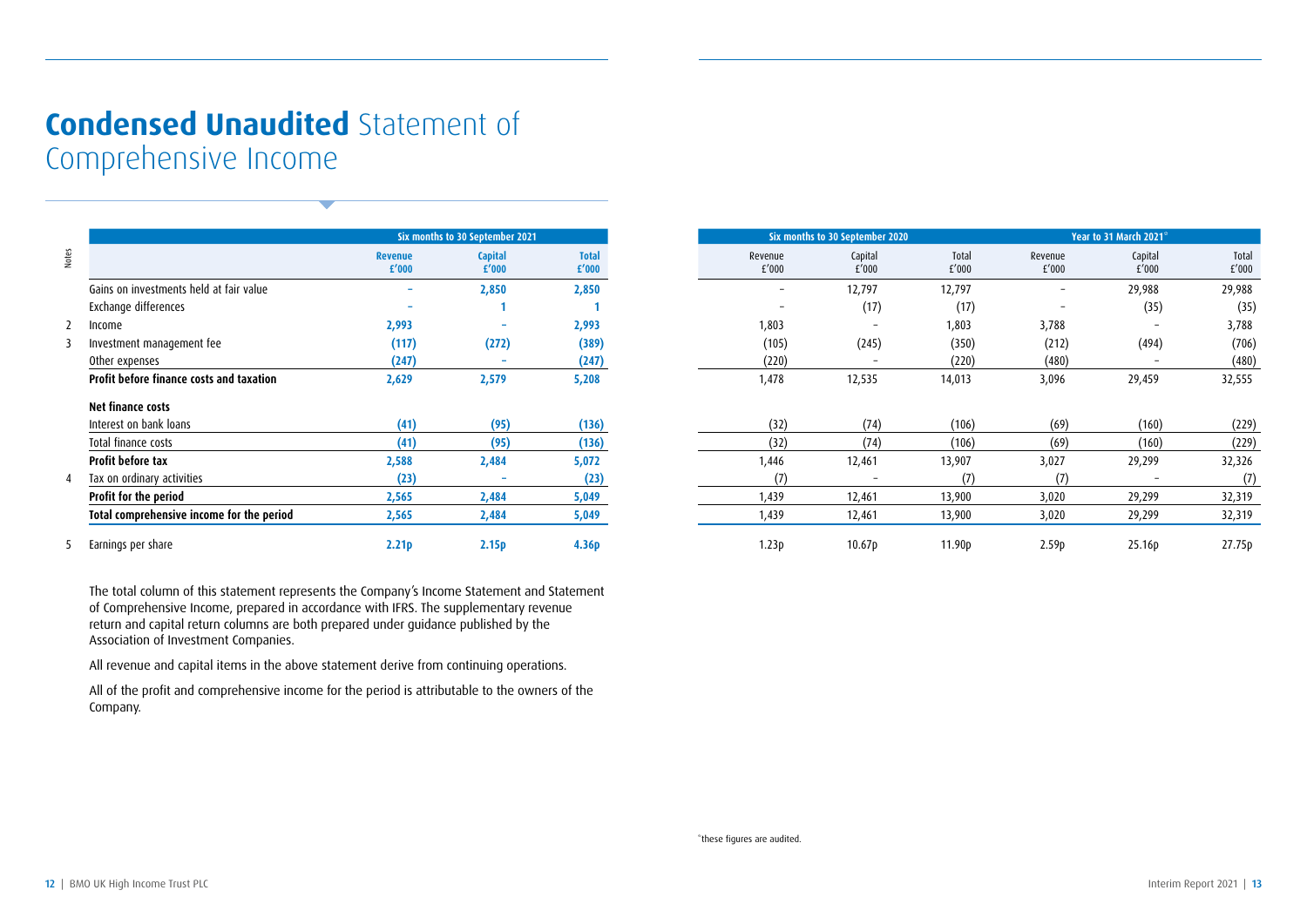### **Condensed Unaudited** Statement of Financial Position

|       | As at                                                 |                     |              |           |
|-------|-------------------------------------------------------|---------------------|--------------|-----------|
|       |                                                       | <b>30 September</b> | 30 September | 31 March  |
| Notes |                                                       | 2021                | 2020         | $2021*$   |
|       |                                                       | £'000               | £'000        | £'000     |
|       | <b>Non-current assets</b>                             |                     |              |           |
| 9     | Investments held at fair value through profit or loss | 127,861             | 109,398      | 123,249   |
|       |                                                       | 127,861             | 109,398      | 123,249   |
|       | <b>Current assets</b>                                 |                     |              |           |
|       | Receivables                                           | 562                 | 300          | 990       |
|       | Cash and cash equivalents                             | 1,999               | 552          | 2,310     |
|       |                                                       | 2,561               | 852          | 3,300     |
|       | <b>Total assets</b>                                   | 130,422             | 110,250      | 126,549   |
|       | <b>Current liabilities</b>                            |                     |              |           |
|       | Payables                                              | (518)               | (519)        | (542)     |
| 10    | Bank loans                                            | (13,000)            | (2,000)      | (3,500)   |
|       |                                                       | (13, 518)           | (2, 519)     | (4,042)   |
|       | <b>Non-current liabilities</b>                        |                     |              |           |
| 10    | Bank loan                                             |                     | (7,500)      | (7,500)   |
|       |                                                       |                     | (7,500)      | (7,500)   |
|       | <b>Total liabilities</b>                              | (13, 518)           | (10, 019)    | (11, 542) |
|       | <b>Net assets</b>                                     | 116,904             | 100,231      | 115,007   |
|       | Capital and reserves                                  |                     |              |           |
| 11    | Share capital                                         | 134                 | 134          | 134       |
|       | Share premium                                         | 153                 | 153          | 153       |
|       | Capital redemption reserve                            | 5                   | 5            | 5         |
|       | Buy back reserve                                      | 80,394              | 81,038       | 80,394    |
|       | Special capital reserve                               | 12,505              | 14,133       | 13,340    |
|       | Capital reserves                                      | 18,876              | (446)        | 16,392    |
|       | Revenue reserve                                       | 4,837               | 5,214        | 4,589     |
|       | Equity shareholders' funds                            | 116,904             | 100,231      | 115,007   |
| 12    | Net asset value per Ordinary share                    | 100.88p             | 85.94p       | 99.25p    |
| 12    | Net asset value per B share                           | 100.88p             | 85.94p       | 99.25p    |

Approved by the Board, and authorised for issue, on 2 December 2021 and signed on its behalf by:

#### **John M Evans,** Director

\*these figures are audited.

### **Condensed Unaudited** Statement of Changes in Equity

|       | For the six months to 30 September 2021 |                           |                           |                                                 |                              |                                        |                                     |                             |                |
|-------|-----------------------------------------|---------------------------|---------------------------|-------------------------------------------------|------------------------------|----------------------------------------|-------------------------------------|-----------------------------|----------------|
| Notes |                                         | Share<br>Capital<br>£'000 | Premium<br>f'000          | Capital<br>Share Redemption<br>Reserve<br>f'000 | Buy back<br>Reserve<br>f'000 | Special<br>Capital<br>Reserve<br>f'000 | Capital<br><b>Reserves</b><br>f'000 | Revenue<br>Reserve<br>f'000 | Total<br>f'000 |
|       | Balance as at 1 April 2021              | 134                       | 153                       | 5                                               | 80,394                       | 13,340                                 | 16,392                              | 4,589                       | 115,007        |
|       | Profit for the period                   |                           |                           |                                                 |                              |                                        | 2,484                               | 2,565                       | 5,049          |
| 8     | Dividends paid on                       |                           |                           |                                                 |                              |                                        |                                     |                             |                |
|       | Ordinary shares                         |                           |                           |                                                 |                              |                                        |                                     | (2,317)                     | (2,317)        |
| 8     | Capital returns paid on B shares        |                           |                           |                                                 |                              | (835)                                  |                                     |                             | (835)          |
|       | <b>Balance as at</b>                    |                           |                           |                                                 |                              |                                        |                                     |                             |                |
|       | 30 September 2021                       | 134                       | 153                       | 5                                               | 80,394                       | 12,505                                 | 18,876                              | 4,837                       | 116,904        |
|       |                                         |                           |                           |                                                 |                              |                                        |                                     |                             |                |
|       | For the six months to 30 September 2020 |                           |                           |                                                 |                              |                                        |                                     |                             |                |
|       |                                         |                           |                           |                                                 |                              |                                        |                                     |                             |                |
| Notes |                                         | Share<br>Capital<br>£'000 | Share<br>Premium<br>£'000 | Capital<br>Redemption<br>Reserve<br>£'000       | Buy back<br>Reserve<br>£'000 | Special<br>Capital<br>Reserve<br>£'000 | Capital<br><b>Reserves</b><br>£'000 | Revenue<br>Reserve<br>£'000 | Total<br>£'000 |
|       | Balance as at 1 April 2020              | 134                       | 153                       | 5                                               | 81,157                       | 14,945                                 | (12,907)                            | 6,034                       | 89,521         |
|       | Profit for the period                   |                           |                           |                                                 |                              |                                        | 12,461                              | 1,439                       | 13,900         |
|       | Shares bought back for treasury         |                           |                           | $\qquad \qquad$                                 | (119)                        |                                        |                                     |                             | (119)          |
| 8     | Dividends paid on                       |                           |                           |                                                 |                              |                                        |                                     |                             |                |
|       | Ordinary shares                         |                           |                           |                                                 |                              |                                        |                                     | (2,259)                     | (2,259)        |
| 8     | Capital returns paid on B shares        | -                         | ۳                         |                                                 | -                            | (812)                                  |                                     |                             | (812)          |
|       | <b>Balance as at</b>                    |                           |                           |                                                 |                              |                                        |                                     |                             |                |
|       | 30 September 2020                       | 134                       | 153                       | 5.                                              | 81,038                       | 14,133                                 | (446)                               | 5,214                       | 100,231        |
|       |                                         |                           |                           |                                                 |                              |                                        |                                     |                             |                |
|       | For the year to 31 March 2021"          |                           |                           |                                                 |                              |                                        |                                     |                             |                |

| Notes |                                  | Share<br>Capital<br>f'000 | Share<br>Premium<br>f'000 | Capital<br>Redemption<br>Reserve<br>£'000 | Buy back<br>Reserve<br>£'000 | Special<br>Capital<br>Reserve<br>£'000 | Capital<br>Reserves<br>£'000 | Revenue<br>Reserve<br>£'000 | Total<br>£'000 |
|-------|----------------------------------|---------------------------|---------------------------|-------------------------------------------|------------------------------|----------------------------------------|------------------------------|-----------------------------|----------------|
|       | Balance as at 1 April 2020       | 134                       | 153                       | 5                                         | 81,157                       | 14,945                                 | (12, 907)                    | 6,034                       | 89,521         |
|       | Profit for the year              |                           |                           |                                           |                              | -                                      | 29,299                       | 3,020                       | 32,319         |
|       | Shares bought back for treasury  | -                         |                           |                                           | (763)                        |                                        |                              |                             | (763)          |
| 8     | Dividends paid on                |                           |                           |                                           |                              |                                        |                              |                             |                |
|       | Ordinary shares                  |                           |                           |                                           |                              |                                        |                              | (4, 465)                    | (4,465)        |
| 8     | Capital returns paid on B shares |                           |                           |                                           |                              | (1,605)                                |                              |                             | (1,605)        |
|       | Balance as at 31 March 2021      | 134                       | 153                       | 5                                         | 80.394                       | 13,340                                 | 16,392                       | 4.589                       | 115.007        |
|       |                                  |                           |                           |                                           |                              |                                        |                              |                             |                |

\*these figures are audited.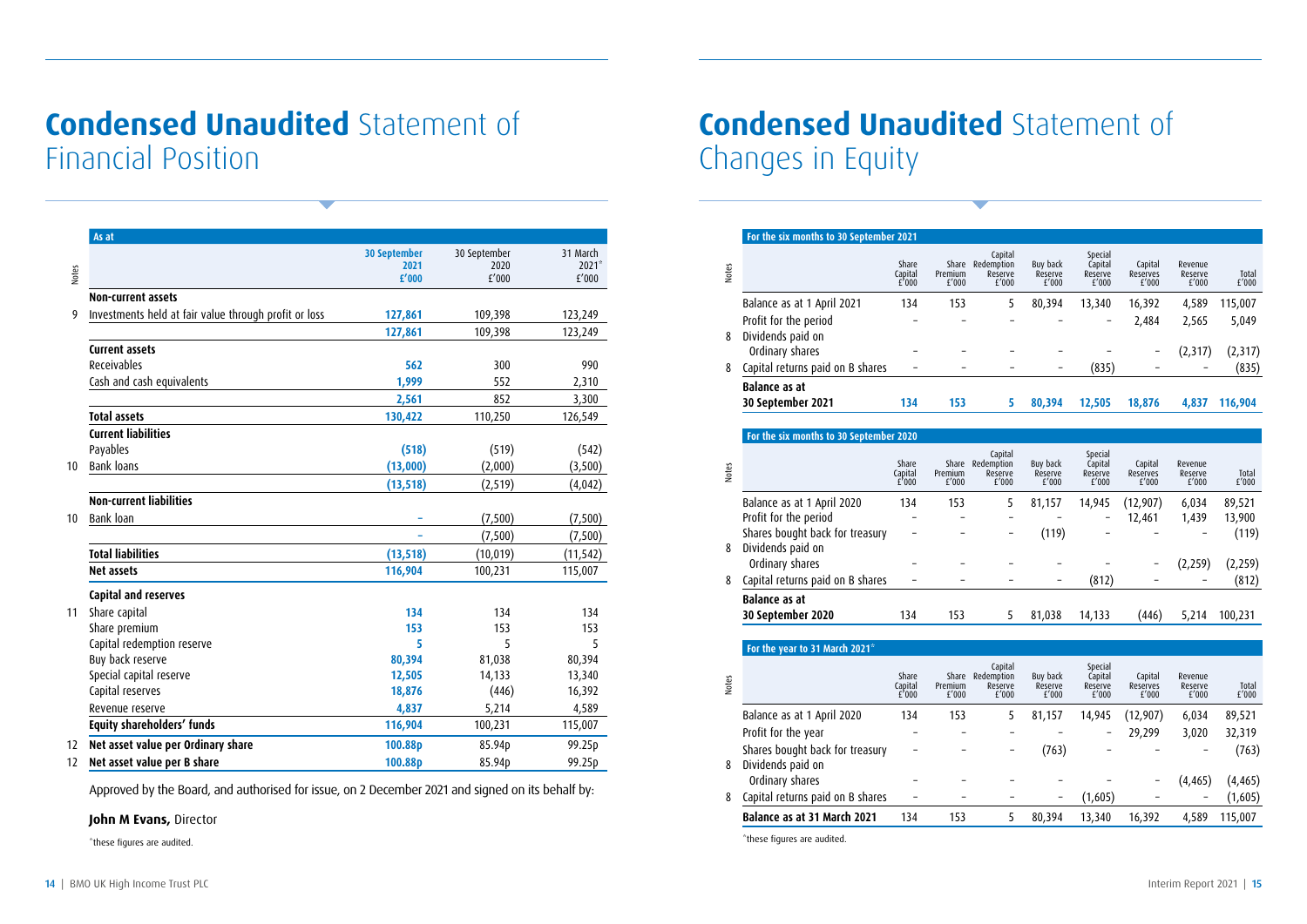### **Condensed Unaudited** Cash Flow Statement

|                                                                | Six months to               | Six months to        | Year to             |
|----------------------------------------------------------------|-----------------------------|----------------------|---------------------|
|                                                                | <b>30 September</b><br>2021 | 30 September<br>2020 | 31 March<br>$2021*$ |
|                                                                | £'000                       | f'000                | f'000               |
| Cash flows from operating activities                           |                             |                      |                     |
| Profit before tax                                              | 5,072                       | 13,907               | 32,326              |
| Adjustments for:                                               |                             |                      |                     |
| Gains on investments held at fair value through profit or loss | (2,850)                     | (12, 797)            | (29, 988)           |
| Exchange (gains)/losses                                        | (1)                         | 17                   | 35                  |
| Interest income                                                |                             | (1)                  | (1)                 |
| Interest received                                              |                             | 1                    | 1                   |
| Dividend income                                                | (2,993)                     | (1,802)              | (3, 787)            |
| Dividend income received                                       | 3,444                       | 2,354                | 3,638               |
| Decrease in receivables                                        | 2                           | 4                    | 8                   |
| (Decrease)/increase in payables                                | (23)                        | 12                   | 33                  |
| <b>Finance costs</b>                                           | 136                         | 106                  | 229                 |
| Overseas tax suffered                                          | (52)                        | (23)                 | (21)                |
| Cash flows from operating activities                           | 2,735                       | 1,778                | 2,473               |
| Cash flows from investing activities                           |                             |                      |                     |
| Purchases of investments                                       | (5,675)                     | (11,665)             | (19, 430)           |
| Sales of investments                                           | 3,913                       | 7,744                | 18,849              |
| Cash flows from investing activities                           | (1, 762)                    | (3, 921)             | (581)               |
| Cash flows from financing activities                           |                             |                      |                     |
| Dividends paid on Ordinary shares                              | (2,317)                     | (2,259)              | (4, 465)            |
| Capital returns paid on B shares                               | (835)                       | (812)                | (1,605)             |
| Interest on bank loans                                         | (133)                       | (101)                | (763)               |
| Shares purchased for treasury                                  |                             | (119)                | (217)               |
| Drawdown of loan                                               | 2,000                       | 2,000                | 3,500               |
| Cash flows from financing activities                           | (1, 285)                    | (1, 291)             | (3, 550)            |
| Net decrease in cash and cash equivalents                      | (312)                       | (3, 434)             | (1,658)             |
| Effect of movement in foreign exchange                         | 1                           | (17)                 | (35)                |
| Opening net cash and cash equivalents                          | 2,310                       | 4,003                | 4,003               |
| Closing cash and cash equivalents                              | 1,999                       | 552                  | 2,310               |
|                                                                |                             |                      |                     |

\*these figures are audited.

#### **1. Accounting Policies**

The condensed unaudited financial statements have been prepared on a going concern basis and in accordance with *IAS 34 Interim Financial Reporting* and the accounting policies set out in the statutory financial statements of the Company for the year ended 31 March 2021. The condensed financial statements do not include all of the information required for full annual financial statements and should be read in conjunction with the financial statements of the Company for the year ended 31 March 2021, which were prepared under IFRS requirements.

#### **2. Income**

|                                        | <b>30 September</b> | 30 September | 31 March |
|----------------------------------------|---------------------|--------------|----------|
|                                        | 2021                | 2020         | 2021     |
| Income comprises:                      | £'000               | £'000        | £'000    |
| UK dividend income                     | 2,147               | 1,694        | 3,379    |
| UK dividend income - special dividends | 601                 |              | 86       |
| Overseas dividend income               | 179                 | 67           | 220      |
| Property income distributions          | 66                  | 41           | 102      |
|                                        | 2,993               | 1,802        | 3,787    |
| Other income                           |                     |              |          |
| Interest on cash and cash equivalents  |                     |              |          |
|                                        | 2,993               | 1.803        | 3,788    |

- **3.** The Company's investment manager BMO Investment Business Limited receives an investment management fee of 0.65 per cent per annum of the net asset value of the Company payable quarterly in arrears.
- **4.** The taxation charge for the period represents withholding tax suffered on overseas dividend income.
- **5.** The earnings per share are based on the net profit for the period and on 115,881,403 shares (period to 30 September 2020 – 116,765,010; year to 31 March 2021 – 116,451,266), being the weighted average number of shares in issue during the period.
- **6.** Earnings for the six months to 30 September 2021 should not be taken as a guide to the results of the full year.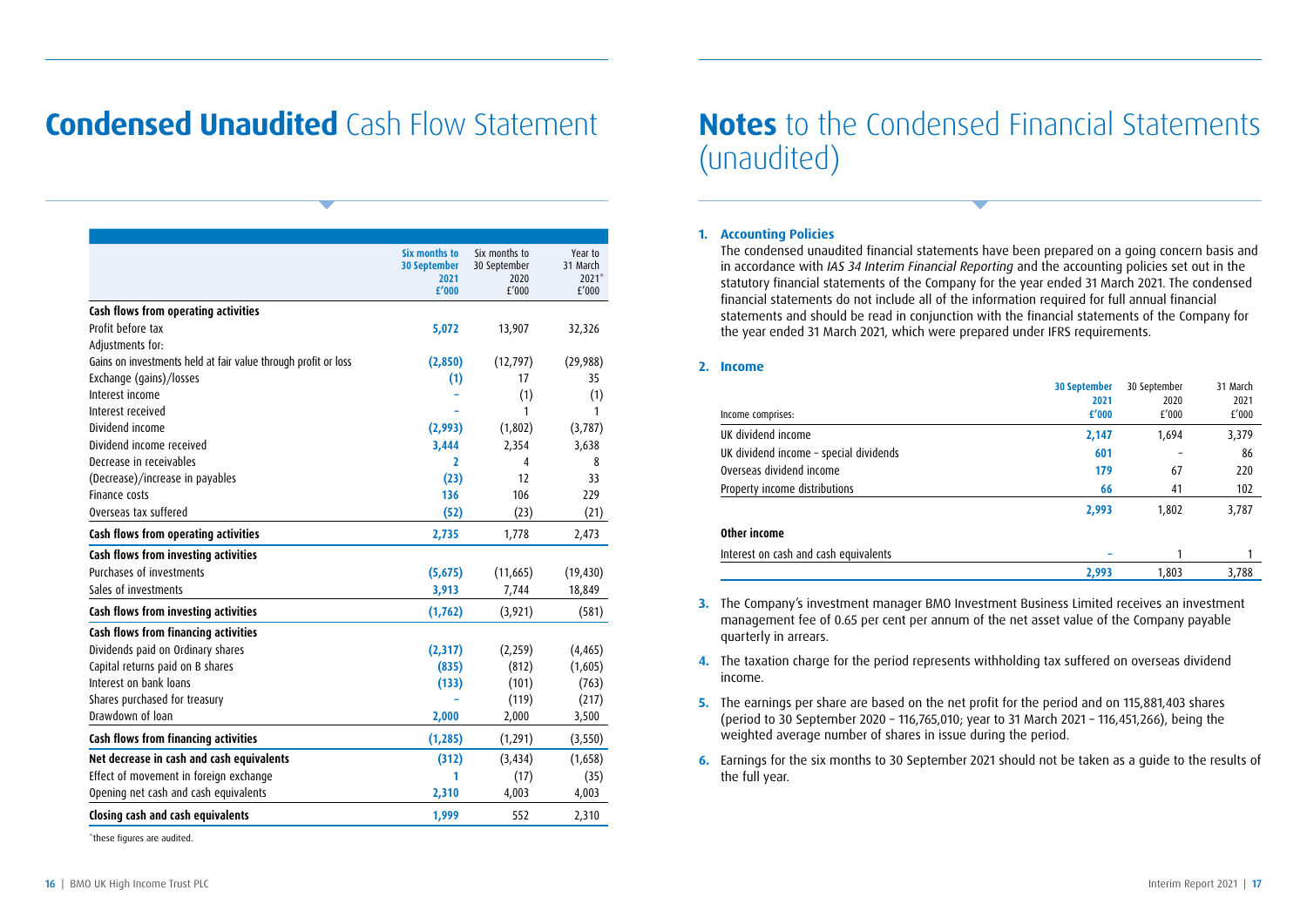### **Notes** to the Condensed Financial Statements (unaudited) (continued)

**7.** The Board has considered the requirements of IFRS 8 'Operating Segments'. The Board is of the view that the Company is engaged in a single segment of business, of investing in equity securities, and that therefore the Company has only a single operating segment. The Board of Directors, as a whole, has been identified as constituting the chief operating decision maker of the Company. The key measure of performance used by the Board to assess the Company's performance is the total return on the Company's net asset value as calculated under IFRS and therefore no reconciliation is required between the measure of profit or loss used by the Board and that contained in the condensed financial statements.

#### **8. Dividends and capital repayments**

|                                                                   |              | Six months to | Six months to     | Year to  |
|-------------------------------------------------------------------|--------------|---------------|-------------------|----------|
|                                                                   |              | 30 September  | 30 September      | 31 March |
|                                                                   | Payment      | 2021          | 2020              | 2021     |
|                                                                   | date         | £'000         | £'000             | £'000    |
| In respect of the previous period:                                |              |               |                   |          |
| Fourth interim dividend at 1.43p (2020: 1.34p) per Ordinary share | 7-May-21     | 1,218         | 1,151             | 1,151    |
| Fourth capital repayment at 1.43p (2020: 1.34p) per B share       | 7-May-21     | 439           | 414               | 414      |
| In respect of the period under review:                            |              |               |                   |          |
| First interim dividend at 1.29p (2021: 1.29p) per Ordinary share  | $6 - Aug-21$ | 1,099         | 1,108             | 1,108    |
| First capital repayment at 1.29p (2021: 1.29p) per B share        | $6 - Aug-21$ | 396           | 398               | 398      |
| Second interim dividend (2021: 1.29p) per Ordinary share          |              |               | -                 | 1,107    |
| Second capital repayment (2021: 1.29p) per B share                |              |               | $\qquad \qquad -$ | 397      |
| Third interim dividend (2021: 1.29p) per Ordinary share           |              |               | -                 | 1.099    |
| Third capital repayment (2021: 1.29p) per B share                 |              |               |                   | 396      |
|                                                                   |              | 3,152         | 3.071             | 6,070    |

A second interim dividend for the year to 31 March 2022, of 1.29p per Ordinary share, was paid on 5 November 2021 to Ordinary shareholders on the register on 8 October 2021.

A second quarter capital repayment of 1.29p per B share was paid on 5 November 2021 to B shareholders on the register on 8 October 2021.

Although these payments relate to the period ended 30 September 2021, under IFRS they will be accounted for in the six months to 31 March 2022, being the period during which they are paid.

#### **9. Investments held at fair value through profit or loss**

|                                                | Listed/<br><b>Ouoted</b> | Subsidiary/<br><b>Unlisted</b> |                       |
|------------------------------------------------|--------------------------|--------------------------------|-----------------------|
|                                                | (Level 1)<br>£'000       | (Level 3)<br>£'000             | <b>Total</b><br>£'000 |
| Cost brought forward                           | 109,690                  | 250                            | 109,940               |
| Gains brought forward                          | 13,309                   |                                | 13,309                |
| Fair value of investments at 31 March 2021     | 122,999                  | 250                            | 123,249               |
| Movement in the period:                        |                          |                                |                       |
| Purchases at cost                              | 5,675                    |                                | 5,675                 |
| Sales proceeds                                 | (3, 913)                 |                                | (3, 913)              |
| Gains on investments sold in the period        | 505                      |                                | 505                   |
| Gains on investments held at 30 September 2021 | 2,345                    | -                              | 2,345                 |
| Fair value of investments at 30 September 2021 | 127,611                  | 250                            | 127,861               |
| Cost at 30 September 2021                      | 111,957                  | 250                            | 112,207               |
| Gains at 30 September 2021                     | 15,654                   | -                              | 15,654                |
| Fair value of investments at 30 September 2021 | 127,611                  | 250                            | 127,861               |

Accounting standards recognise a hierarchy of fair value measurements for financial instruments which gives the highest priority to unadjusted quoted prices in active markets for identical assets or liabilities (Level 1) and the lowest priority to unobservable inputs (Level 3). The classification of financial instruments depends on the lowest significant applicable input, as follows:

- Level 1 quoted (unadjusted) prices in active markets for identical assets or liabilities.
- Level 2 other techniques for which all inputs that have a significant effect on the recorded fair value are observable, either directly or indirectly. The Company held no such instruments during the period under review.
- Level 3 techniques that use inputs that have a significant effect on the recorded fair value that are not based on observable market data. The Company's investment in its subsidiary undertaking, Investors Securities Company Limited, is included in level 3 and is valued at its equity value.

There were no transfers between levels of the fair value hierarchy during the six months ended 30 September 2021.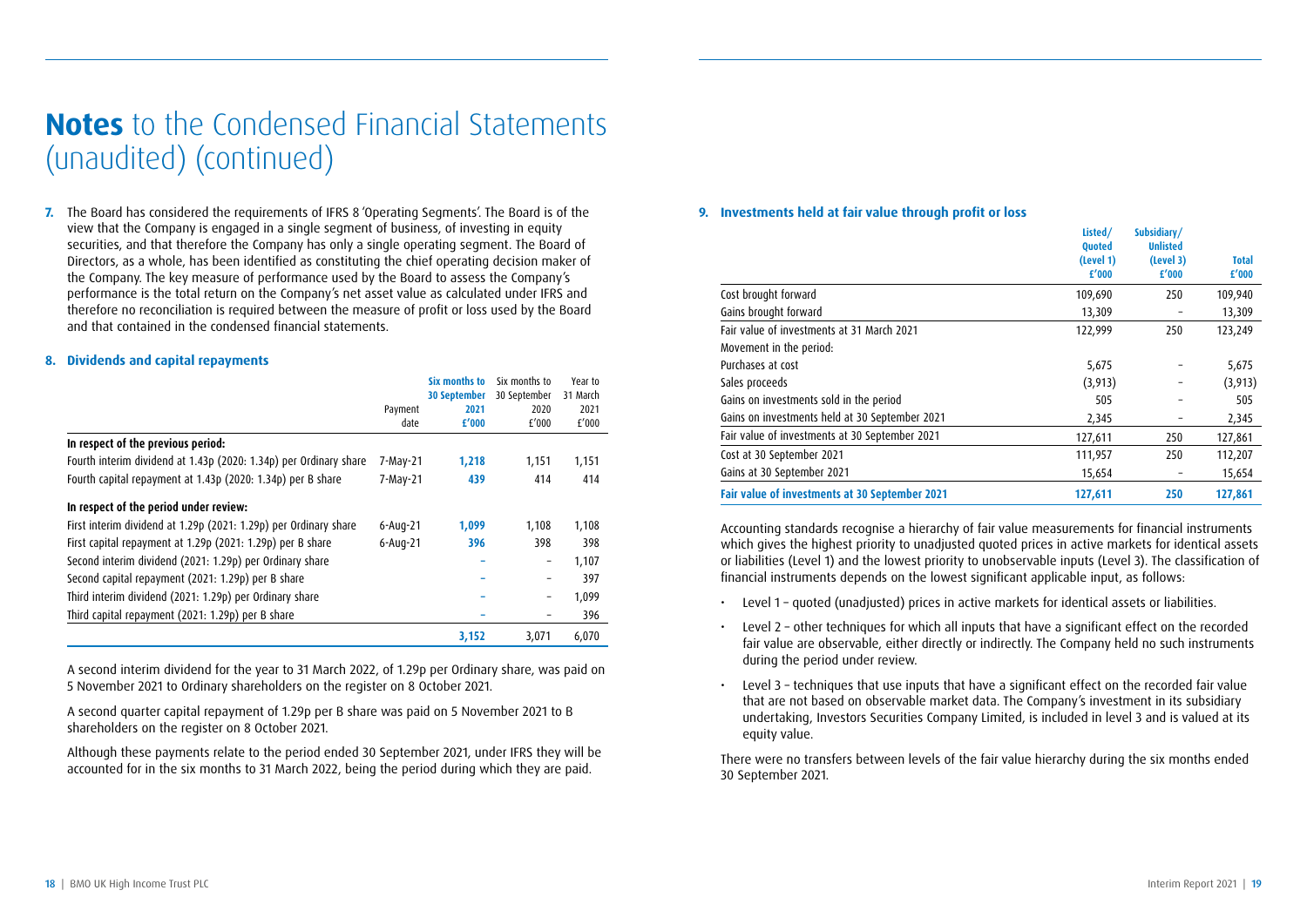### **Notes** to the Condensed Financial Statements (unaudited) (continued)

#### **10. Bank loans**

The Company has a £7.5 million unsecured term loan from Scotiabank Europe plc until 28 September 2022 and at a fixed interest rate of 2.58 per cent per annum. The fair value of the £7.5 million term loan, calculated using a discounted cashflow technique, is not materially different from the value reflected in the Unaudited Statement of Financial Position.

The Company also has a £7.5 million unsecured multicurrency revolving credit facility ("RCF") with Scotiabank (Ireland) Designated Activity Company, available until 28 September 2022. £5.5 million of the RCF was drawn down at 30 September 2021 at an interest rate of 1.5% (30 September 2020 – £2 million; 31 March 2021 – £3.5 million).

#### **11. Share capital**

#### **Allotted, issued and fully paid**

|                                   | Listed        |         | Held in Treasury |           | In Issue                |         |  |
|-----------------------------------|---------------|---------|------------------|-----------|-------------------------|---------|--|
|                                   | Number        | £       | Number           | £         | Number                  | £       |  |
| Ordinary Shares of 0.1p each      |               |         |                  |           |                         |         |  |
| Balance at 1 April 2021           | 102,067,144   | 102,067 | (16,894,491)     | (16, 894) | 85,172,653              | 85,173  |  |
| Balance at 30 September 2021      | 102.067.144   | 102.067 | (16,894,491)     | (16,894)  | 85,172,653              | 85,173  |  |
| <b>B Shares of 0.1p each</b>      |               |         |                  |           |                         |         |  |
| Balance at 1 April 2021           | 32,076,703    | 32,077  | (1,367,953)      | (1,368)   | 30,708,750              | 30,709  |  |
| Balance at 30 September 2021      | 32,076,703    | 32.077  | (1,367,953)      | (1, 368)  | 30,708,750              | 30,709  |  |
| <b>Total at 30 September 2021</b> | 134, 143, 847 | 134.144 | (18, 262, 444)   |           | $(18, 262)$ 115,881,403 | 115,882 |  |

During the period the Company bought back nil Ordinary shares and bought back nil B shares to hold in treasury (period to 30 September 2020 - 100,000 Ordinary shares and 50,000 B shares; year to 31 March 2021 – 750,000 Ordinary shares and 150,000 B shares).

At 30 September 2021 the Company held 16,894,491 Ordinary shares and 1,367,953 B shares in treasury (30 September 2020 – 16,244,491 Ordinary shares and 1,267,953 B shares; 31 March 2021 – 16,894,491 Ordinary shares and 1,367,953 B shares).

- **12.** The net asset value per share is based on shareholders' funds at the period end and on 85,172,653 Ordinary shares and 30,708,750 B shares, being the number of shares in issue at the period end (30 September 2020 – 85,822,653 Ordinary shares and 30,808,750 B shares; 31 March 2021 – 85,172,653 Ordinary shares and 30,708,750 B shares).
- 13. The fair values of the Company's financial assets and liabilities are not materially different from their carrying values in the financial statements.

The Company's financial risk management objectives and policies are consistent with those disclosed in the Company's financial statements for the year ended 31 March 2021.

#### **14. Changes in liabilities arising from financing activities**

|                                              | Six months to | Six months to | Year to  |
|----------------------------------------------|---------------|---------------|----------|
|                                              | 30 September  | 30 September  | 31 March |
|                                              | 2021          | 2020          | 2021     |
|                                              | £'000         | f'000         | £'000    |
| Opening net debt at beginning of period/year | 11,000        | 7.500         | 7,500    |
| Cash flows:                                  |               |               |          |
| Drawdown of revolving credit facility        | 2,000         | 2.000         | 3,500    |
| Closing net debt at end of period/year       | 13,000        | 9,500         | 11,000   |

#### **15. Going concern**

In assessing the going concern basis of accounting, the Directors have had regard to the guidance issued by the Financial Reporting Council (including that due to COVID-19) and have undertaken a rigorous review of the Company's ability to continue as a going concern and specifically in the context of the COVID-19 pandemic.

The Company's investment objective and policy, which is subject to regular Board monitoring processes, is designed to ensure that the Company is invested mainly in liquid, listed securities. The value of these investments exceeds the Company's liabilities by a significant margin. The Company retains title to all assets held by its custodian, and has agreements relating to its borrowing facilities with which it has complied. Cash is held only with banks approved and regularly reviewed by the Manager.

As part of the going concern review, the Directors noted that borrowing facilities of a £7.5 million fixed term loan and a £7.5 million revolving credit facility are committed to the Company until 28 September 2022 and loan covenants are reviewed by the Board on a regular basis.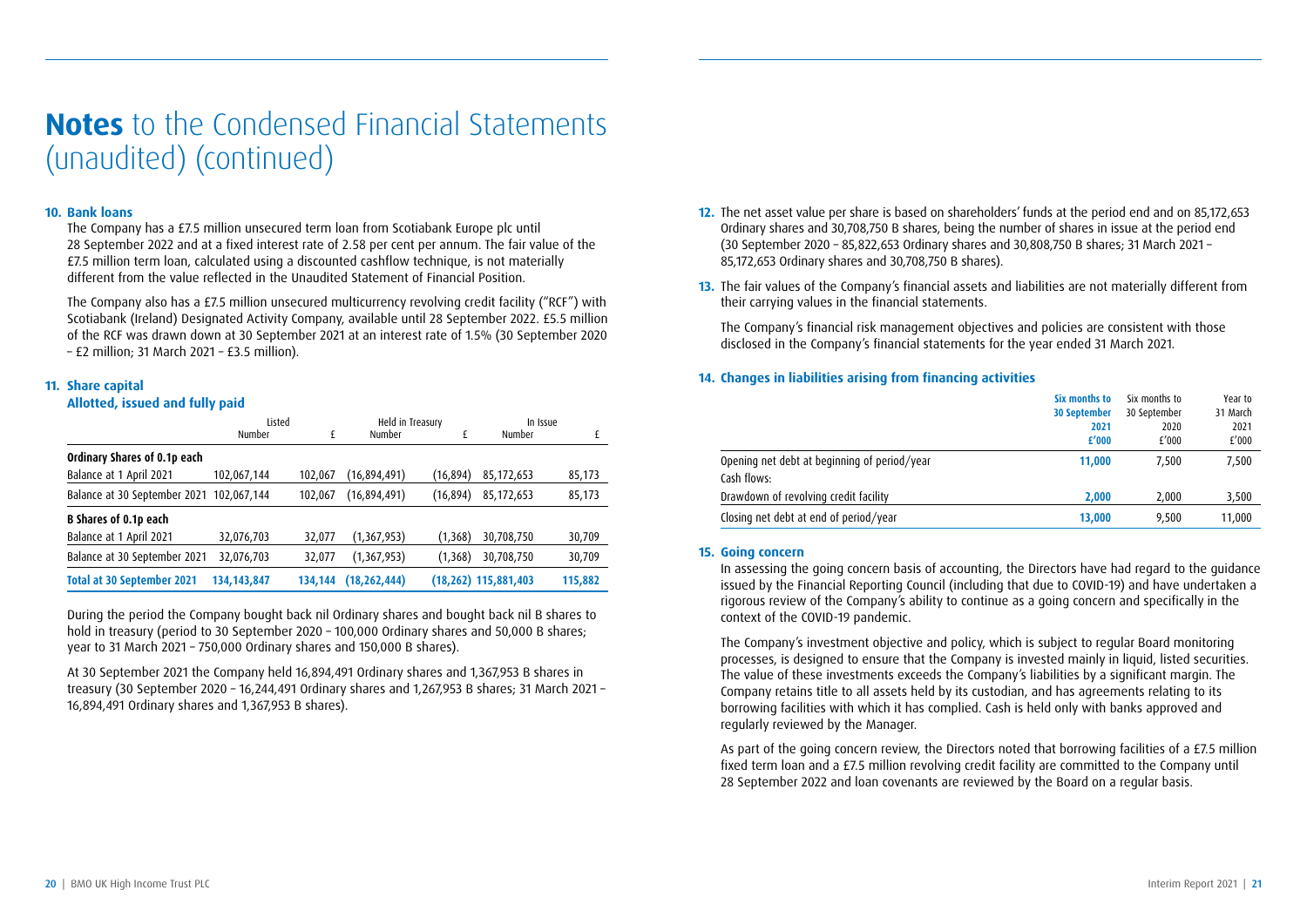### **Notes** to the Condensed Financial Statements **Statement of** Principal Risks and Uncertainties (unaudited) (continued)

#### **15. Going concern (continued)**

The Directors believe, having assessed the principal risks and other matters, including the COVID-19 pandemic and in light of the controls and review processes noted and bearing in mind the nature of the Company's business and assets and revenue and expenditure projections, that the Company has adequate resources to continue in operational existence for a period of at least twelve months from the date of approval of the financial statements. Accordingly, they continue to adopt the going concern basis in preparing the financial statements.

#### **16. Related party transactions**

The Directors of the Company are considered a related party. The Directors receive aggregated remuneration for services as Directors and for which there were no outstanding balances at the period end. There have been no transactions with related parties during the first six months of the current financial year that have materially affected the financial position or performance of the Company during the period and there have been no changes in the related party transactions described in the last Annual Report that could do so.

**17.** The Company's auditor, Deloitte LLP, has not audited or reviewed the Interim Report to 30 September 2021 pursuant to the Auditing Practices Board guidance on 'Review of Interim Financial Information'. These are not full statutory financial statements in terms of Section 434 of the Companies Act 2006 and are unaudited. Statutory financial statements for the year ended 31 March 2021, which received an unqualified audit report and which did not contain a statement under Section 498 of the Companies Act 2006, have been lodged with the Registrar of Companies. The condensed financial statements shown for the year ended 31 March 2021 are an extract from those financial statements. No full statutory financial statements in respect of any period after 31 March 2021 have been reported on by the Company's auditor or delivered to the Registrar of Companies.

Most of the Company's principal risks and uncertainties that could threaten its objective, strategy, future performance, liquidity and solvency are maket related and comparable to those of other investment trusts investing primarily in listed securities.

These risks, and the way in which they are managed, are described under the heading 'Principal Risks and Uncertainties and Viability Statement' within the Strategic Report in the Company's Annual Report for the year ended 31 March 2021.

The Company's principal risks and uncertainties have not changed materially since the date of that report and are not expected to change materially for the remainder of the Company's financial year.

The principal risks identified in the Annual Report were:

• Financial risk. The Company's assets consist mainly of listed equity securities and its principal financial risks are therefore market related and include market risk (comprising currency risk, interest rate risk and other price risk), liquidity risk and credit risk

- Investment and strategic risk
- Regulatory risk
- Operational risk
- Custody risk

These include risks in relation to failures at service providers or loss or sabotage of data through cyber threats or business continuity failure.

The Board has also considered the impact of Coronavirus (COVID-19) which has increased uncertainty and volatility in markets and has impacted the value of investments. In addition, the operational resilience of the Manager and the Company's other third party service providers has been considered. This is included within financial risk and operational risk.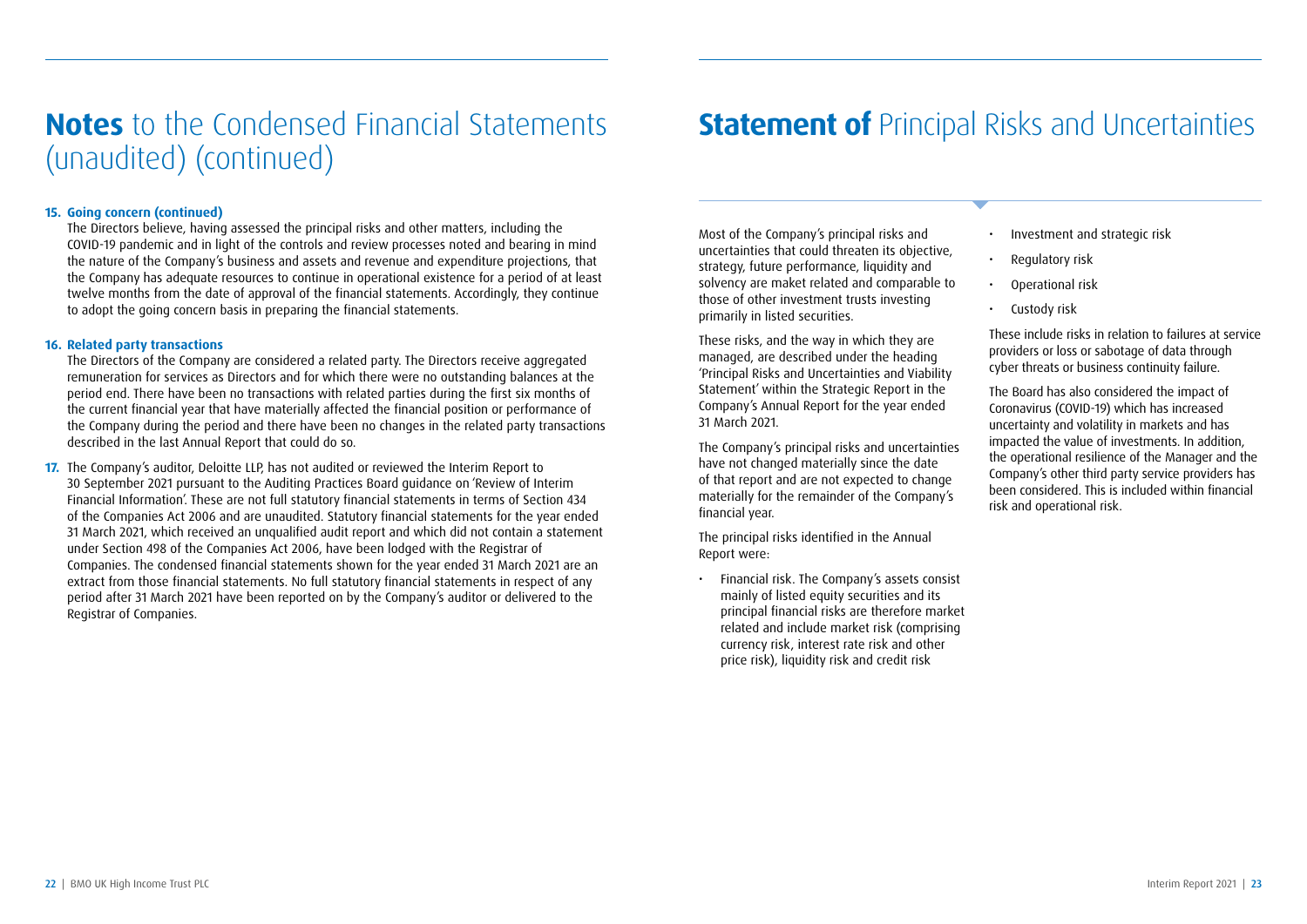### **Statement of Directors' Responsibilities in** Respect of the Interim Report

We confirm that to the best of our knowledge:

- the condensed set of financial statements has been prepared in accordance with IAS 34 'Interim Financial Reporting' and give a true and fair view of the assets, liabilities, financial position and profit or loss of the Company;
- the Chairman's Statement and the Statement of Principal Risks and Uncertainties (together constituting the Interim Management Report) include a fair review of the information required by the Disclosure Guidance and Transparency Rule ('DTR') 4.2.7R, being an indication of important events that have occurred during the first six months of the financial year and their impact on the condensed set of financial statements;
- the Statement of Principal Risks and Uncertainties is a fair review of the principal risks and uncertainties for the remainder of the financial year; and

• the Chairman's Statement together with the condensed set of financial statements include a fair review of the information required by DTR 4.2.8R, being related party transactions that have taken place in the first six months of the current financial year and that have materially affected the financial position or performance of the Company during that period, and any changes in the related party transactions described in the last Annual Report that could do so.

On behalf of the Board

#### **John M Evans**

Director

2 December 2021

## **Alternative** Performance Measures ("APMs")

The Company uses the following APMs:

**Discount/Premium** – the share price of an investment company is derived from buyers and sellers trading their shares on the stock market. This price is not identical to the net asset value (NAV) per share of the underlying assets less liabilities of the Company. If the share price is lower than the NAV per share, the shares are trading at a discount. This usually indicates that there are more sellers of shares than buyers. Shares trading at a price above NAV per share are deemed to be at a premium usually indicating there are more buyers of shares than sellers.

|                                       |     | 30 September 2021         |                     |                     |                    | 31 March 2021      |           |
|---------------------------------------|-----|---------------------------|---------------------|---------------------|--------------------|--------------------|-----------|
|                                       |     | <b>Ordinary</b><br>shares | <b>B</b> shares     | <b>Units</b>        | Ordinary<br>shares | <b>B</b> shares    | Units     |
| Net asset value per share             | (a) | 100.88p                   | 100.88 <sub>D</sub> | 403.52p             | 99.25 <sub>D</sub> | 99.25 <sub>D</sub> | 397.00p   |
| Share price                           | (b) | 98.00 <sub>D</sub>        | 103.50 <sub>p</sub> | 389.00 <sub>D</sub> | 91.50 <sub>p</sub> | 91.50 <sub>p</sub> | 365.00p   |
| (Discount)/premium<br>$(c=(b-a)/(a))$ | (c) | (2.9)%                    | 2.6%                | (3.6)%              | (7.8)%             | $(7.8)\%$          | $(8.1)\%$ |

**Gearing** – represents the excess amount above shareholders' funds of total investments, expressed as a percentage of the shareholders' funds. If the amount calculated is negative, this is a 'net cash' position and no gearing.

|                                                       | <b>30 September</b> | 2021<br>£'000 | 31 March<br>2021<br>£'000 |
|-------------------------------------------------------|---------------------|---------------|---------------------------|
| Investments held at fair value through profit or loss | (a)                 | 127,861       | 123,249                   |
| Net assets                                            | (b)                 | 116,904       | 115,007                   |
| Gearing $(c=(a/b)-1)\%$                               | (c)                 | 9.4%          | 7.2%                      |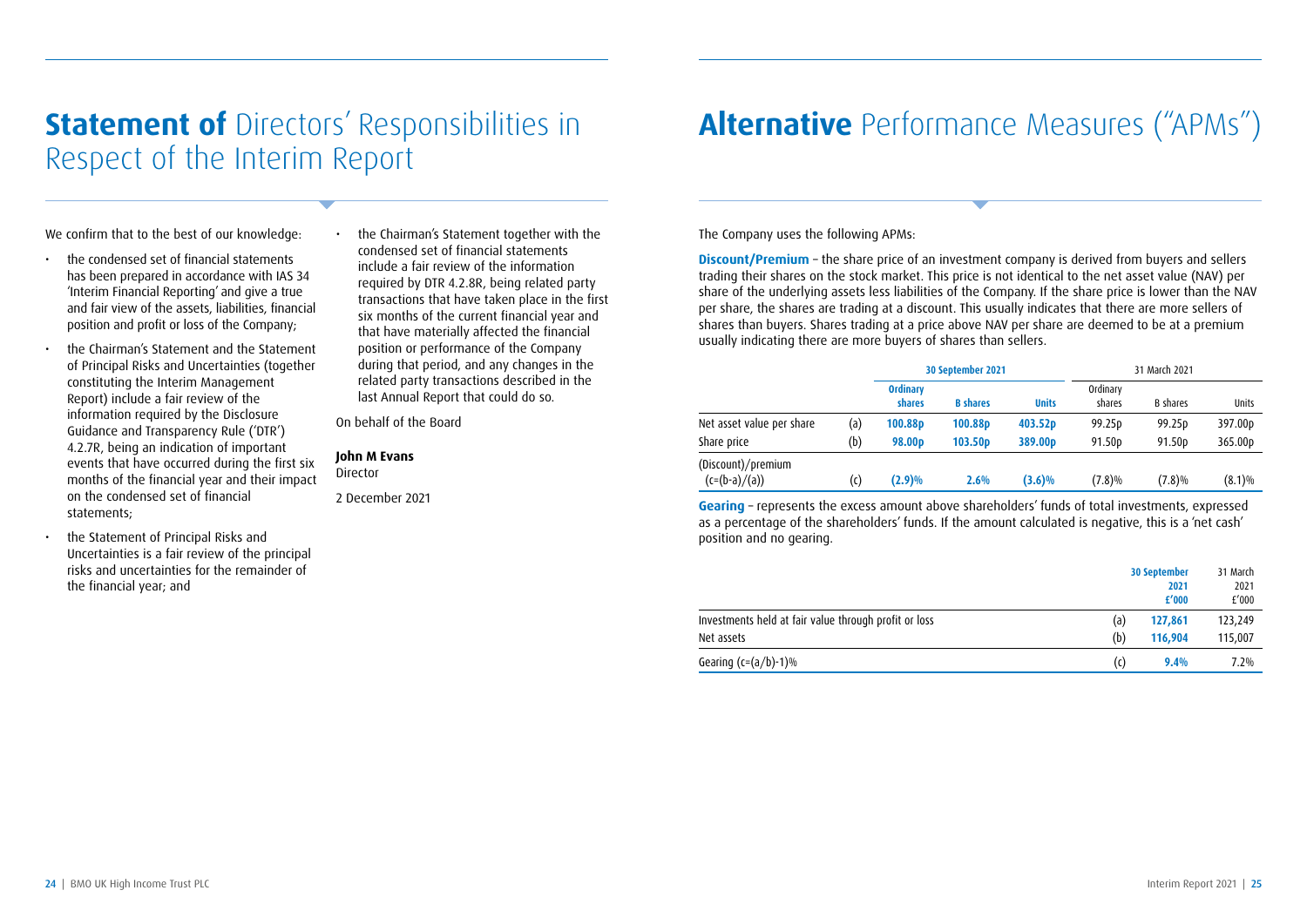## **Alternative** Performance Measures ("APMs") (continued)

**Total return** – the theoretical return to shareholders calculated on a per share basis by adding dividends/capital repayments paid in the period to the increase or decrease in the share price or NAV in the period. The dividends/capital repayments are assumed to have been re-invested in the form of shares or net assets, respectively, on the date on which the shares were quoted ex-dividend.

The effect of reinvesting these dividends/capital repayments on the respective ex-dividend dates and the NAV total returns and share price total returns are shown below.

|                                                                | 30 September 2021                             |              | 31 March 2021                          |         |
|----------------------------------------------------------------|-----------------------------------------------|--------------|----------------------------------------|---------|
|                                                                | <b>Ordinary</b><br>shares/<br><b>B</b> shares | <b>Units</b> | Ordinary<br>shares/<br><b>B</b> shares | Units   |
| NAV per share at start of period/year                          | 99.25 <sub>p</sub>                            | 397.00p      | 76.66p                                 | 306.64p |
| NAV per share at end of period/year                            | 100.88p                                       | 403.52p      | 99.25p                                 | 397.00p |
| Change in the period/year                                      | 1.6%                                          | 1.6%         | 29.5%                                  | 29.5%   |
| Impact of dividend/capital repayment reinvestment <sup>†</sup> | 2.8%                                          | 2.8%         | 7.9%                                   | 7.9%    |
| NAV total return for the period/year                           | 4.4%                                          | 4.4%         | 37.4%                                  | 37.4%   |

† During the six months to 30 September 2021 dividends/capital repayments totalling 2.72p (Ordinary shares/B shares) and 10.88p (units) went ex-dividend. During the year to 31 March 2021 the equivalent figures were 5.21p (Ordinary shares/B shares) and 20.84p (units).

|                                                         |                           | 30 September 2021 |              |                    | 31 March 2021     |        |
|---------------------------------------------------------|---------------------------|-------------------|--------------|--------------------|-------------------|--------|
|                                                         | <b>Ordinary</b><br>shares | <b>B</b> shares   | <b>Units</b> | Ordinarv<br>shares | <b>B</b> shares   | Units  |
| Share price per share at start of<br>period/year        | 91.5p                     | 91.5 <sub>p</sub> | 365.0p       | 69.5p              | 67.5p             | 273.0p |
| Share price per share at end of<br>period/year          | 98.0 <sub>p</sub>         | 103.5p            | 389.0p       | 91.5 <sub>p</sub>  | 91.5 <sub>p</sub> | 365.0p |
| Change in the period/year<br>Impact of dividend/capital | 7.1%                      | 13.1%             | 6.6%         | 31.7%              | 35.6%             | 33.7%  |
| repayment reinvestment <sup>†</sup>                     | 3.1%                      | 3.3%              | 2.3%         | $9.1\%$            | 9.3%              | 6.9%   |
| Share price total return for the<br>period/year         | 10.2%                     | 16.4%             | 8.9%         | 40.8%              | 44.9%             | 40.6%  |

† During the six months to 30 September 2021 dividends/capital repayments totalling 2.72p (Ordinary shares/B shares) and 10.88p (units) went ex-dividend. During the year to 31 March 2021 the equivalent figures were 5.21p (Ordinary shares/B shares) and 20.84p (units).

**Yield** - The total annual dividend/capital repayment expressed as a percentage of the period end share price.

|                                      |     |                           | 30 September 2021* |                     |                    | 31 March 2021      |         |
|--------------------------------------|-----|---------------------------|--------------------|---------------------|--------------------|--------------------|---------|
|                                      |     | <b>Ordinary</b><br>shares | <b>B</b> shares    | <b>Units</b>        | Ordinary<br>shares | <b>B</b> shares    | Units   |
| Annual dividend/capital<br>repayment | (a) | 5.40 <sub>p</sub>         | 5.40 <sub>p</sub>  | 21.60 <sub>p</sub>  | 5.30 <sub>D</sub>  | 5.30 <sub>p</sub>  | 21.20p  |
| Share price                          | (b) | 98.00 <sub>D</sub>        | 103.50p            | 389.00 <sub>p</sub> | 91.50 <sub>p</sub> | 91.50 <sub>p</sub> | 365.00p |
| Yield = $(c=a/b)$                    | (c) | 5.5%                      | 5.2%               | 5.6%                | 5.8%               | 5.8%               | 5.8%    |

\* Based on expected minimum annual dividend/capital repayment of 5.40 pence per share in respect of the year ending 31 March 2022.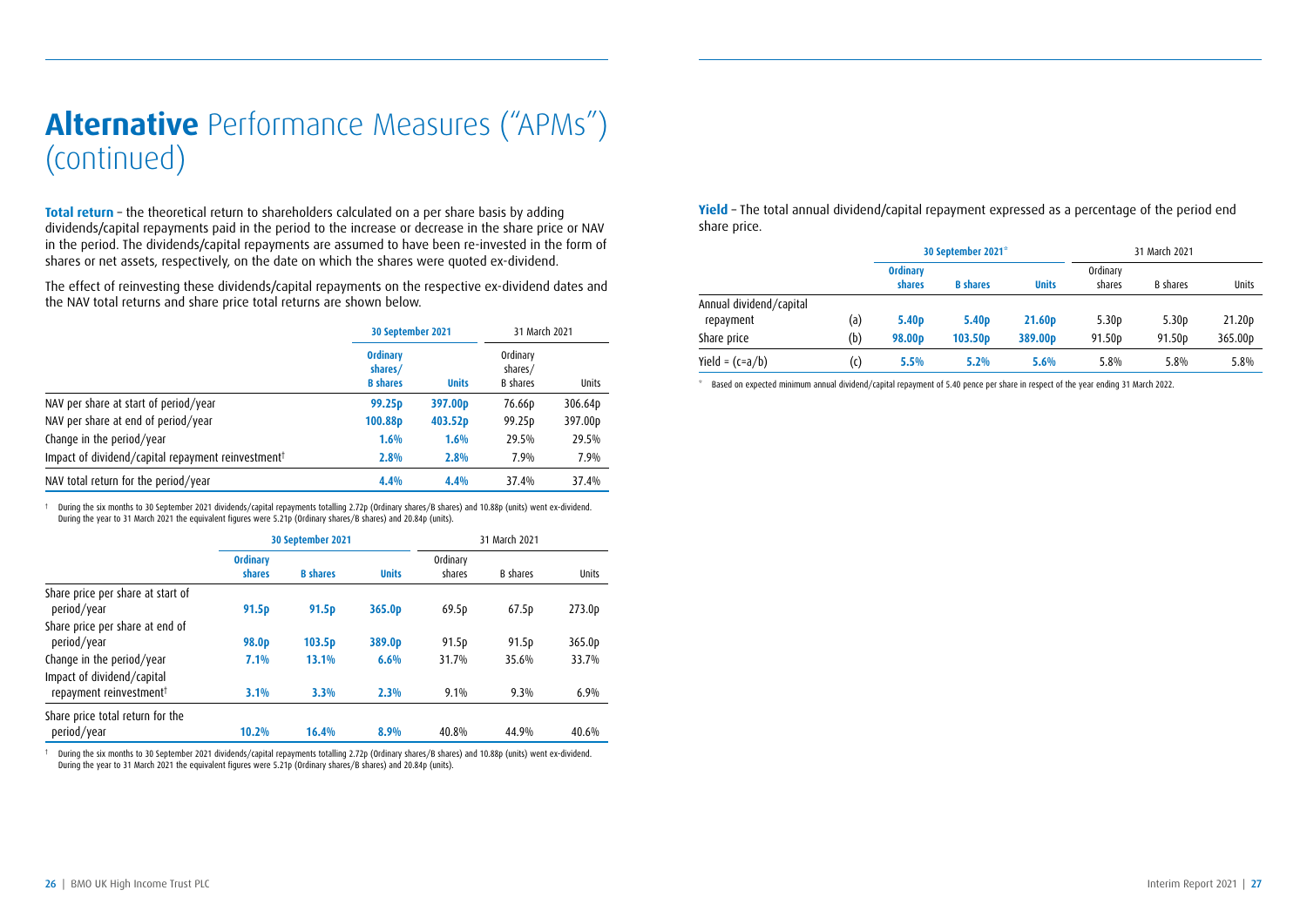### **Shareholder** Information

#### **Dividends and capital repayments**

Dividends on Ordinary shares and capital repayments on B shares are paid quarterly in August, November, February and May each year. Shareholders who wish to have distributions paid directly into a bank account rather than by cheque to their registered address can complete a mandate form for the purpose. Mandates may be obtained from Equiniti Limited (see back cover page for contact details) on request. The Company operates the BACS system for the payment of distributions. Where distributions are paid directly into shareholders' bank accounts, dividend and capital repayment tax vouchers are sent directly to shareholders' registered addresses.

#### **Share Prices and Daily Net Asset Value**

The Company's securities are listed on the London Stock Exchange under 'Investment Trusts'. Prices are given daily in the *Financial Times* and other newspapers. The net asset value of the Company's shares can be obtained by contacting BMO Investor Services on 0345 600 3030.

#### **Change of Address**

Communications with shareholders are mailed to the address held on the share register. In the event of a change of address or other amendment this should be notified to Equiniti Limited, under the signature of the registered holder.

#### **Financial Calendar 2021/22**

| 5 November 2021  | Second quarter's distribution paid (XD Date 7 October 2021) |
|------------------|-------------------------------------------------------------|
| 4 February 2022  | Third quarter's distribution paid (XD Date 6 January 2022)  |
| 6 May 2022       | Fourth quarter's distribution paid (XD Date 7 April 2022)   |
| <b>May 2022</b>  | Announcement of Annual Results and Posting of Annual Report |
| <b>July 2022</b> | Annual General Meeting                                      |

#### **Warning to shareholders – Beware of Share Fraud**

Fraudsters use persuasive and high-pressure tactics to lure investors into scams. They may offer to sell to you shares that turn out to be worthless or non-existent, or to buy your shares at an inflated price in return for an upfront payment following which the proceeds are never received.

#### If you receive unsolicited investment advice or requests:

- Check the Financial Services Register from **www.fca.org.uk** to see if the person or firm contacting you is authorised by the Financial Conduct Authority ("FCA")
- Call the FCA on **0800 111 6768** if the firm does not have contact details on the Register or you are told they are out of date
- Search the list of unauthorised firms to avoid at **fca.org.uk/scams**
- Consider that if you buy or sell shares from an unauthorised firm you will not have access to the Financial Ombudsman Service or Financial Services Compensation Scheme
- Think about getting independent financial and professional advice

If you are approached by fraudsters please tell the FCA by using the share fraud reporting form at **fca.org.uk/scams** where you can find out more about investment scams. You can also call the FCA Consumer Helpline on **0800 111 6768**. If you have already paid money to share fraudsters you should contact Action Fraud on **0300 123 2040**.

One of the most convenient ways to invest in BMO UK High Income Trust PLC is through one of the savings plans run by BMO.

#### **BMO ISA**

You can use your ISA allowance to make an annual tax-efficient investment of up to £20,000 for the current tax year with a lump sum from £100 or regular savings from £25 a month. You can also transfer any existing ISAs to us whilst maintaining the tax benefits.

#### **BMO Junior ISA (JISA)\***

**How to** Invest

A tax efficient way to invest up to £9,000 per tax year for a child. Contributions start from £100 lump sum or £25 a month. JISAs or CTFs with other providers can be transferred to BMO.

#### **BMO Lifetime ISA (LISA)**

For those aged 18-39, a Lifetime ISA could help towards purchasing your first home or retirement in later life. Invest up to £4,000 for the current tax year and receive a 25% Government bonus up to £1,000 per year. Invest with a lump sum from £100 or regular savings from £25 a month.

#### **BMO Child Trust Fund (CTF)\***

If your child already has a CTF you can invest up to £9,000 per birthday year, from £100 lump sum or £25 a month. CTFs with other providers can be transferred to BMO.

#### **BMO General Investment Account (GIA)**

This is a flexible way to invest in our range of Investment Trusts. There are no maximum contributions, and investments can be made from £100 lump sum or £25 a month.

#### **BMO Junior Investment Account (JIA)**

This is a flexible way to save for a child in our range of Investment Trusts. There are no maximum contributions, and the plan can easily be set up under bare trust (where the child is noted as the beneficial owner) or kept in your name if you wish to retain control over the investment. Investments can be made from a £100 lump sum or £25 a month per account. You can also make additional lump sum top-ups at any time from £100 per account.

**Charges**

Annual management charges and other charges apply according to the type of plan.

#### **Annual account charge**

ISA/LISA: £60+VAT GIA: £40+VAT JISA/JIA/CTF: £25+VAT

You can pay the annual charge from your account, or by direct debit (in addition to any annual subscription limits).

#### **Dealing charges**

£12 per fund (reduced to £0 for deals placed through the online BMO Investor Portal) for ISA/GIA/LISA/JIA and JISA. There are no dealing charges on a CTF.

Dealing charges apply when shares are bought or sold but not on the reinvestment of dividends or the investment of monthly direct debits. Government stamp duty of 0.5% also applies on the purchase of shares (where applicable).

The value of investments can go down as well as up and you may not get back your original investment. Tax benefits depend on your individual circumstances and tax allowances and rules may change. Please ensure you have read the full Terms and Conditions, Privacy Policy and relevant Key Features documents before investing. For regulatory purposes, please ensure you have read the Pre-sales Cost & Charges disclosure related to the product you are applying for, and the relevant Key Information Documents (KIDs) for the investment trusts you want to invest into.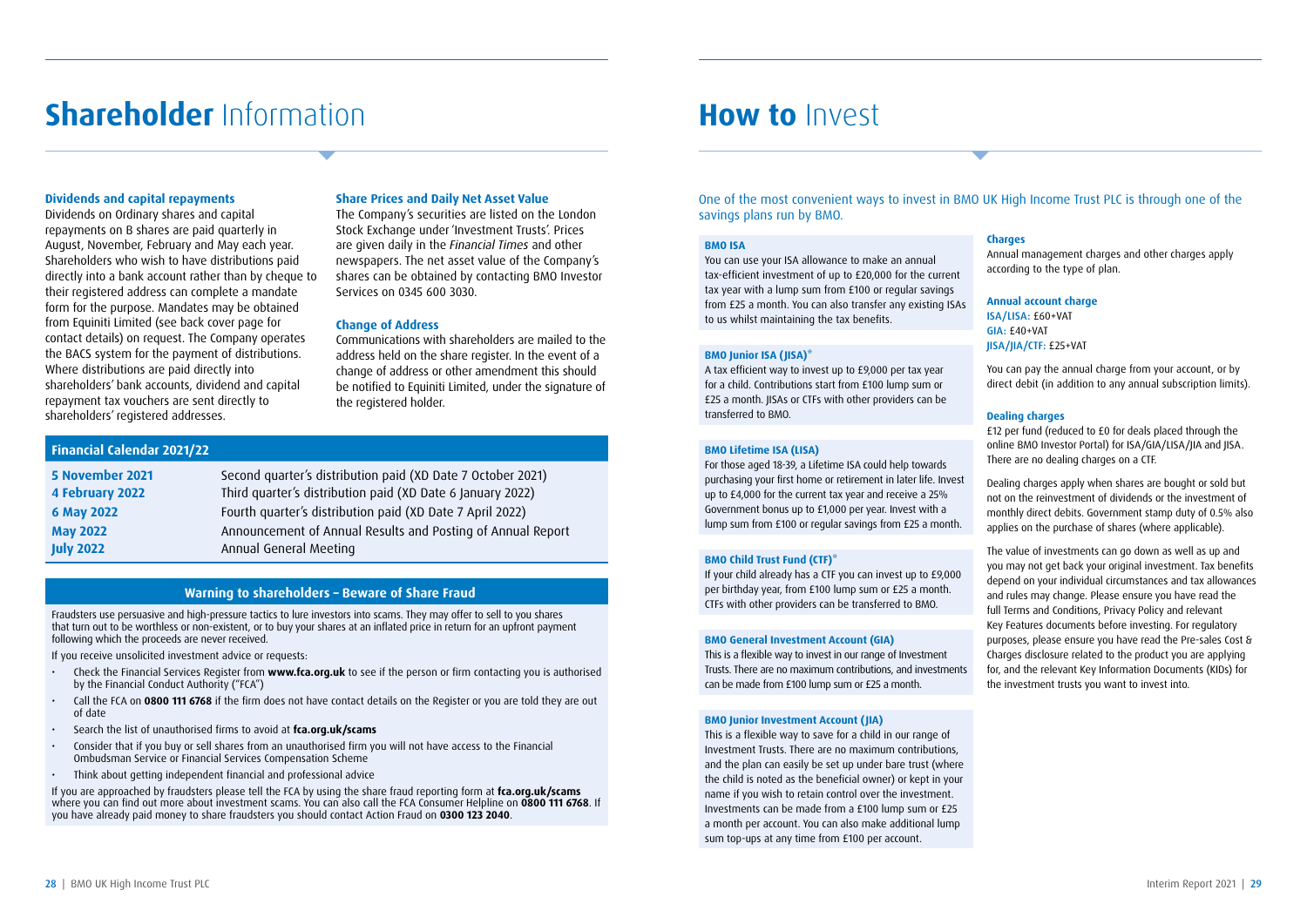### **How to** Invest (continued)

### **Corporate** Information

#### **How to Invest**

To open a new BMO plan, apply online at **bmogam.com/apply**

Online applications are not available if you are transferring an existing plan with another provider to BMO, or if you are applying for a new plan in more than one name but paper applications are available at bmoinvestments.co.uk/documents or by contacting BMO.

| <b>New Customers</b> |                             |
|----------------------|-----------------------------|
| Call:                | 0800 136 420**              |
|                      | (8.30am - 5.30pm, weekdays) |
| Email:               | info@bmogam.com             |

### **Existing Plan Holders**<br>Call: 03456

Call: **0800 136 420\*\*** Call: **0345 600 3030\*\*** (8.30am – 5.30pm, weekdays) (9.00am – 5.00pm, weekdays) Email: **info@bmogam.com** Email: **investor.enquiries@bmogam.com** By post: BMO Asset Management Limited PO Box 11114 Chelmsford CM99 2DG

You can also invest in the trust through online dealing platforms for private investors that offer share dealing and ISAs. Companies include: **Barclays Stockbrokers**, **EQi**, **Halifax**, **Hargreaves Lansdown**, **HSBC**, **Interactive Investor**, **Lloyds Bank**, **The Share Centre**

**bmoinvestments.co.uk** 

f facebook.com/bmoinvestmentsuk

 $\alpha$ 0345 600 3030, 9.00am – 5.00pm, weekdays, calls may be recorded or monitored for training and quality purposes.

#### Notes

\* The CTF and JISA accounts are opened by parents in the child's name and they have access to the money at age 18.

\*\* Calls may be recorded or monitored for training and quality purposes.

#### **Directors**

J M Evans (Chairman)(1) H M Galbraith (nee Driver)<sup>(2)</sup> J Le Blan (retired 27 July 2021) S I Mitchell<sup>(3)</sup> A K Watkins(4)

#### Alternative Investment Fund Manager ('AIFM'),

Investment Manager and Company Secretary BMO Investment Business Limited 6th Floor, Quartermile 4, 7a Nightingale Way, Edinburgh EH3 9EG

#### Broker

Panmure Gordon (UK) Limited One New Change London EC4M 9AF

#### Auditor

Deloitte LLP 110 Queen Street Glasgow G1 3BX

#### **Depositary**

JPMorgan Europe Limited 25 Bank Street Canary Wharf London E14 5JP

#### Principal Bankers and Custodian

JPMorgan Chase Bank 25 Bank Street Canary Wharf London E14 5JP

#### Bankers

Scotiabank Europe 201 Bishopsgate London EC2M 3NS

#### **Solicitors**

Dickson Minto W.S. 16 Charlotte Square Edinburgh EH2 4DF

Company Number SC314671

#### Website bmoukhighincome.com

(1) Chairman of the Nomination Committee

(2) Chairman of the Audit Committee

(3) Chairman of the Engagement and Remuneration Committee

(4) Senior Independent Director